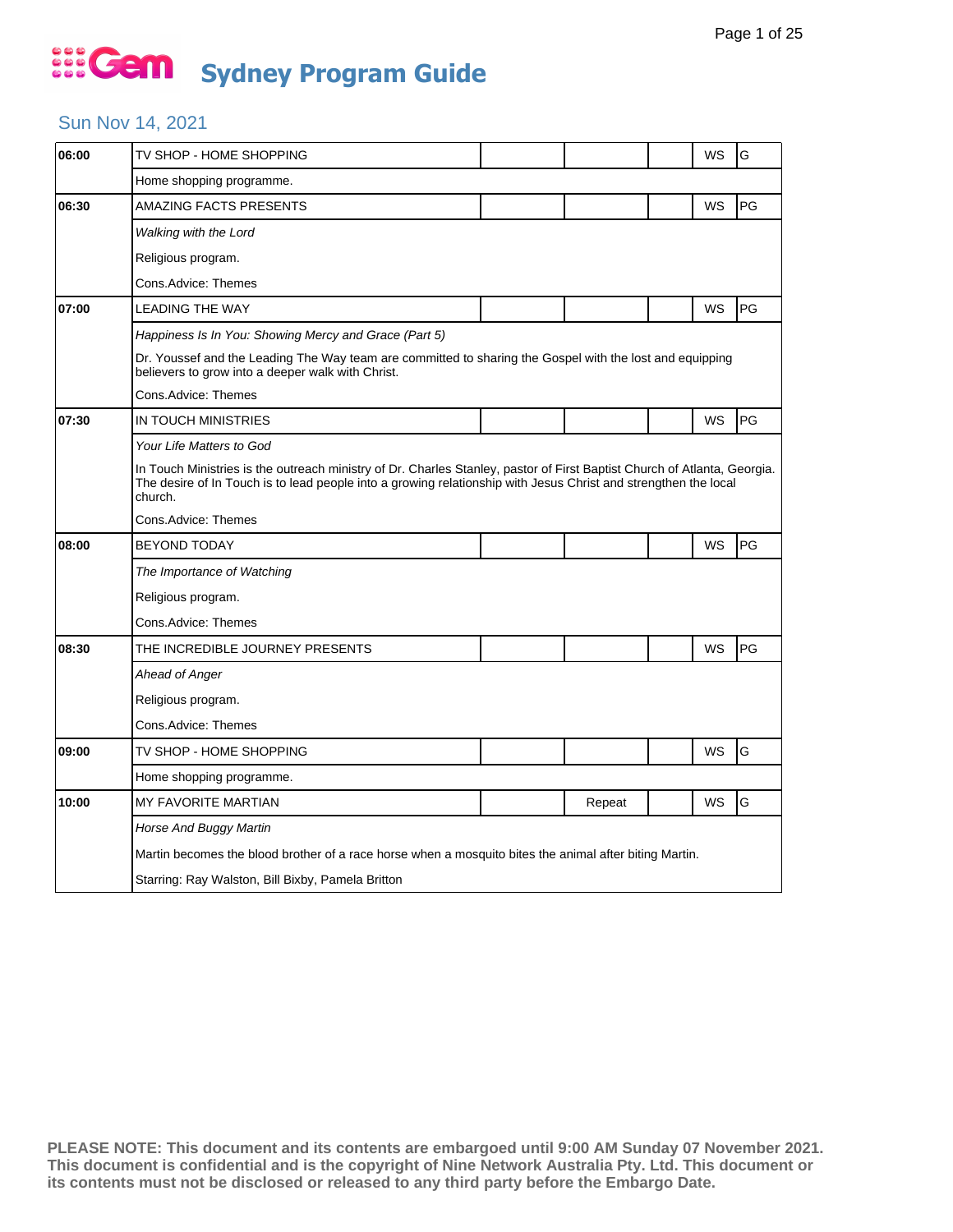#### Sun Nov 14, 2021

| 10:30                                       | ADVENTURES IN RAINBOW COUNTRY                                                                                                                                                                                                                                                                                                                                                                                                             |                                                                                                         |           | Repeat |  |           | G  |  |  |  |
|---------------------------------------------|-------------------------------------------------------------------------------------------------------------------------------------------------------------------------------------------------------------------------------------------------------------------------------------------------------------------------------------------------------------------------------------------------------------------------------------------|---------------------------------------------------------------------------------------------------------|-----------|--------|--|-----------|----|--|--|--|
|                                             | Stolen Tugboat                                                                                                                                                                                                                                                                                                                                                                                                                            |                                                                                                         |           |        |  |           |    |  |  |  |
|                                             |                                                                                                                                                                                                                                                                                                                                                                                                                                           | Follows the adventures of a teenager named Billy Williams and his friend Pete Gawa in northern Ontario. |           |        |  |           |    |  |  |  |
|                                             | Starring: Stephen Cottier, Buckley Petawabano, Susan Conway                                                                                                                                                                                                                                                                                                                                                                               |                                                                                                         |           |        |  |           |    |  |  |  |
| 11:00                                       | <b>EXPLORE</b>                                                                                                                                                                                                                                                                                                                                                                                                                            |                                                                                                         | Captioned | Repeat |  | WS        | G  |  |  |  |
|                                             | Lake Louise                                                                                                                                                                                                                                                                                                                                                                                                                               |                                                                                                         |           |        |  |           |    |  |  |  |
|                                             | Explore TV takes you around the world to places you'll never forget.                                                                                                                                                                                                                                                                                                                                                                      |                                                                                                         |           |        |  |           |    |  |  |  |
| 11:10                                       | EDGAR WALLACE MYSTERIES                                                                                                                                                                                                                                                                                                                                                                                                                   |                                                                                                         |           | Repeat |  | WS        | PG |  |  |  |
|                                             | Five To One                                                                                                                                                                                                                                                                                                                                                                                                                               |                                                                                                         |           |        |  |           |    |  |  |  |
|                                             | lan Roper tells Bookie Larry Hart that he is planning to steal £60,000 and Hart offers to launder the money for him.<br>What Hart doesn't know is that it is actually his money Roper intends to steal.                                                                                                                                                                                                                                   |                                                                                                         |           |        |  |           |    |  |  |  |
|                                             | Starring: Emrys Jones, Sarah Lawson, Patrick Barr                                                                                                                                                                                                                                                                                                                                                                                         |                                                                                                         |           |        |  |           |    |  |  |  |
|                                             | Cons.Advice: Some Violence                                                                                                                                                                                                                                                                                                                                                                                                                |                                                                                                         |           |        |  |           |    |  |  |  |
| 12:25                                       | THE GARDEN GURUS                                                                                                                                                                                                                                                                                                                                                                                                                          |                                                                                                         | Captioned | Repeat |  | WS        | G  |  |  |  |
|                                             | On this week's episode of The Garden Gurus, Sue has a school holiday project that will have your kids entertained<br>all Summer long. Later, Bonnie shows us how to reduce, reuse and recycle in the garden.                                                                                                                                                                                                                              |                                                                                                         |           |        |  |           |    |  |  |  |
| 12:55                                       | GETAWAY                                                                                                                                                                                                                                                                                                                                                                                                                                   |                                                                                                         | Captioned | Repeat |  | WS        | PG |  |  |  |
|                                             | This week on Getaway we are off to South America including the spectacular Torres del Paine National Park and<br>the vibrant, colourful city of Buenos Aires.                                                                                                                                                                                                                                                                             |                                                                                                         |           |        |  |           |    |  |  |  |
|                                             | <b>BEAUTIFUL STRANGER</b>                                                                                                                                                                                                                                                                                                                                                                                                                 | 1954                                                                                                    | Captioned | Repeat |  |           | PG |  |  |  |
|                                             | <b>Beautiful Stranger</b>                                                                                                                                                                                                                                                                                                                                                                                                                 |                                                                                                         |           |        |  |           |    |  |  |  |
|                                             | Ginger Rogers, an actress living with Stanley Baker on the Riveria, becomes involved with Jacques Bergerac and<br>learns he is a dangerous criminal.                                                                                                                                                                                                                                                                                      |                                                                                                         |           |        |  |           |    |  |  |  |
|                                             | Starring: Ginger Rogers, Herbert Lom, Stanley Baker                                                                                                                                                                                                                                                                                                                                                                                       |                                                                                                         |           |        |  |           |    |  |  |  |
|                                             | Cons.Advice: Some Violence                                                                                                                                                                                                                                                                                                                                                                                                                |                                                                                                         |           |        |  |           |    |  |  |  |
| 13:25<br>15:20<br>17:30<br>Foreign Intrigue | THE GRASS IS GREENER                                                                                                                                                                                                                                                                                                                                                                                                                      | 1961                                                                                                    | Captioned | Repeat |  | <b>WS</b> | PG |  |  |  |
|                                             | The Grass is Greener                                                                                                                                                                                                                                                                                                                                                                                                                      |                                                                                                         |           |        |  |           |    |  |  |  |
|                                             | In order to maintain their crumbling stately home, Earl Vincent Rhyall and his wife Lady Hilary reluctantly open it to<br>coach parties of American tourists, one of whom, Charles Delacro, falls for the lady of the manor. Feeling rather<br>neglected, she begins to return his advances. In order to win her back, the Earl has to call on the services of his old<br>flame, Hattie Durant and his very laconic, very English butler. |                                                                                                         |           |        |  |           |    |  |  |  |
|                                             | Starring: Cary Grant, Deborah Kerr, Robert Mitchum, Jean Simmons                                                                                                                                                                                                                                                                                                                                                                          |                                                                                                         |           |        |  |           |    |  |  |  |
|                                             | Cons.Advice: Sexual References                                                                                                                                                                                                                                                                                                                                                                                                            |                                                                                                         |           |        |  |           |    |  |  |  |
|                                             | <b>FOREIGN INTRIGUE</b>                                                                                                                                                                                                                                                                                                                                                                                                                   | 1956                                                                                                    |           | Repeat |  | WS        | PG |  |  |  |
|                                             |                                                                                                                                                                                                                                                                                                                                                                                                                                           |                                                                                                         |           |        |  |           |    |  |  |  |
|                                             | When a reclusive, enigmatic millionaire dies suddenly on the Riviera, his press agent begins to investigate his<br>employer's shady past.                                                                                                                                                                                                                                                                                                 |                                                                                                         |           |        |  |           |    |  |  |  |
|                                             | Starring: Robert Mitchum, Genevieve Page, Ingrid Thulin                                                                                                                                                                                                                                                                                                                                                                                   |                                                                                                         |           |        |  |           |    |  |  |  |
|                                             | Cons.Advice: Some Violence                                                                                                                                                                                                                                                                                                                                                                                                                |                                                                                                         |           |        |  |           |    |  |  |  |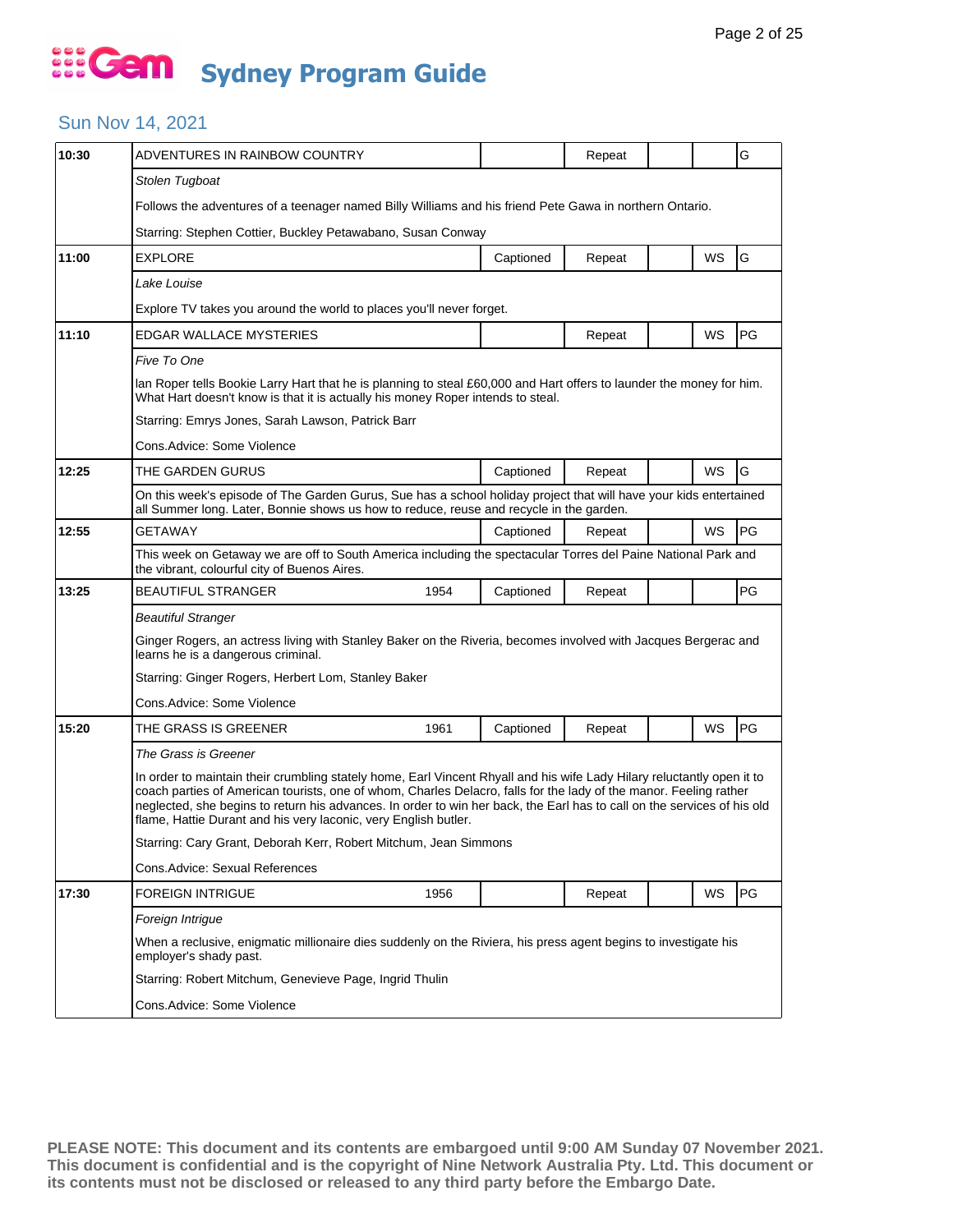#### Sun Nov 14, 2021

| 19:30 | AGATHA RAISIN                                                                                                                                                                                                                                                                                                                                                                 |                                                                              | Repeat |  | WS | PG        |  |  |  |  |
|-------|-------------------------------------------------------------------------------------------------------------------------------------------------------------------------------------------------------------------------------------------------------------------------------------------------------------------------------------------------------------------------------|------------------------------------------------------------------------------|--------|--|----|-----------|--|--|--|--|
|       | The Witch of Wyckhadden                                                                                                                                                                                                                                                                                                                                                       |                                                                              |        |  |    |           |  |  |  |  |
|       | Love is in the air for Agatha, but when a local mystic is found bludgeoned to death, she becomes embroiled in a<br>most mysterious case.                                                                                                                                                                                                                                      |                                                                              |        |  |    |           |  |  |  |  |
|       | Starring: Ashley Jensen, Matt McCooey, Mathew Horne                                                                                                                                                                                                                                                                                                                           |                                                                              |        |  |    |           |  |  |  |  |
|       |                                                                                                                                                                                                                                                                                                                                                                               | Cons. Advice: Themes, Sexual References, Mild Coarse Language, Mild Violence |        |  |    |           |  |  |  |  |
| 20:30 | CORONER                                                                                                                                                                                                                                                                                                                                                                       |                                                                              |        |  | WS | <b>MA</b> |  |  |  |  |
|       | <b>Unburied</b>                                                                                                                                                                                                                                                                                                                                                               |                                                                              |        |  |    |           |  |  |  |  |
|       | A Real Estate Agent is found dead on a public seat with an advertisement showing the agent. The Police go door to<br>door asking questions as the Real Estate Agent was doing the same to drum up business. Jenny has trouble<br>sleeping and is found sleep walking.                                                                                                         |                                                                              |        |  |    |           |  |  |  |  |
|       | Starring: Ehren Kassam, Tamara Podemski, Eric Bruneau                                                                                                                                                                                                                                                                                                                         |                                                                              |        |  |    |           |  |  |  |  |
|       | Cons.Advice: Adult Themes, Some Violence                                                                                                                                                                                                                                                                                                                                      |                                                                              |        |  |    |           |  |  |  |  |
| 21:30 | <b>CHICAGO PD</b>                                                                                                                                                                                                                                                                                                                                                             | Captioned                                                                    |        |  | WS | <b>MA</b> |  |  |  |  |
|       | Forget My Name                                                                                                                                                                                                                                                                                                                                                                |                                                                              |        |  |    |           |  |  |  |  |
|       | The team discovers the mutilated body of a government official and learn that he had access to very important<br>devices.                                                                                                                                                                                                                                                     |                                                                              |        |  |    |           |  |  |  |  |
|       | Starring: Jason Beghe, Jesse Lee Soffer, Patrick John Flueger                                                                                                                                                                                                                                                                                                                 |                                                                              |        |  |    |           |  |  |  |  |
|       | Cons. Advice: Strong Adult Themes, Strong Violence                                                                                                                                                                                                                                                                                                                            |                                                                              |        |  |    |           |  |  |  |  |
| 22:30 | CHICAGO FIRE                                                                                                                                                                                                                                                                                                                                                                  |                                                                              |        |  | WS | MA        |  |  |  |  |
|       | Always                                                                                                                                                                                                                                                                                                                                                                        |                                                                              |        |  |    |           |  |  |  |  |
|       | Boden forces members of Firehouse 51 to pull themselves back together in the aftermath of a harrowing fire<br>explosion. While Severide goes missing for one week too many, Casey works to track down his whereabouts.<br>Meanwhile, Newhouse brings some unexpected news regarding one of Mills' relatives while Herrmann and Otis<br>make some new goals regarding Molly's. |                                                                              |        |  |    |           |  |  |  |  |
|       | Starring: Jesse Spencer, Taylor Kinney, Monica Raymund                                                                                                                                                                                                                                                                                                                        |                                                                              |        |  |    |           |  |  |  |  |
|       | Cons. Advice: Strong Adult Themes, Strong Violence                                                                                                                                                                                                                                                                                                                            |                                                                              |        |  |    |           |  |  |  |  |
| 23:30 | CHICAGO MED                                                                                                                                                                                                                                                                                                                                                                   | Captioned                                                                    | Repeat |  | WS | M         |  |  |  |  |
|       | <b>Over Troubled Water</b>                                                                                                                                                                                                                                                                                                                                                    |                                                                              |        |  |    |           |  |  |  |  |
|       | Dr. Charles is pressured when Dr. Choi and Dr. Manning disagree with his medical decision regarding a baby born<br>with an addiction to heroin; Dr. Rhodes deals with relationship issues; Goodwin helps Bert understand Lyla's<br>sickness.                                                                                                                                  |                                                                              |        |  |    |           |  |  |  |  |
|       | Starring: Nick Gehlfuss, Yaya DaCosta, Torrey DeVitto                                                                                                                                                                                                                                                                                                                         |                                                                              |        |  |    |           |  |  |  |  |
|       | Cons. Advice: Medical Procedures, Adult Themes                                                                                                                                                                                                                                                                                                                                |                                                                              |        |  |    |           |  |  |  |  |
| 00:30 | <b>MY FAVORITE MARTIAN</b>                                                                                                                                                                                                                                                                                                                                                    |                                                                              | Repeat |  | WS | G         |  |  |  |  |
|       | Horse And Buggy Martin                                                                                                                                                                                                                                                                                                                                                        |                                                                              |        |  |    |           |  |  |  |  |
|       | Martin becomes the blood brother of a race horse when a mosquito bites the animal after biting Martin.                                                                                                                                                                                                                                                                        |                                                                              |        |  |    |           |  |  |  |  |
|       | Starring: Ray Walston, Bill Bixby, Pamela Britton                                                                                                                                                                                                                                                                                                                             |                                                                              |        |  |    |           |  |  |  |  |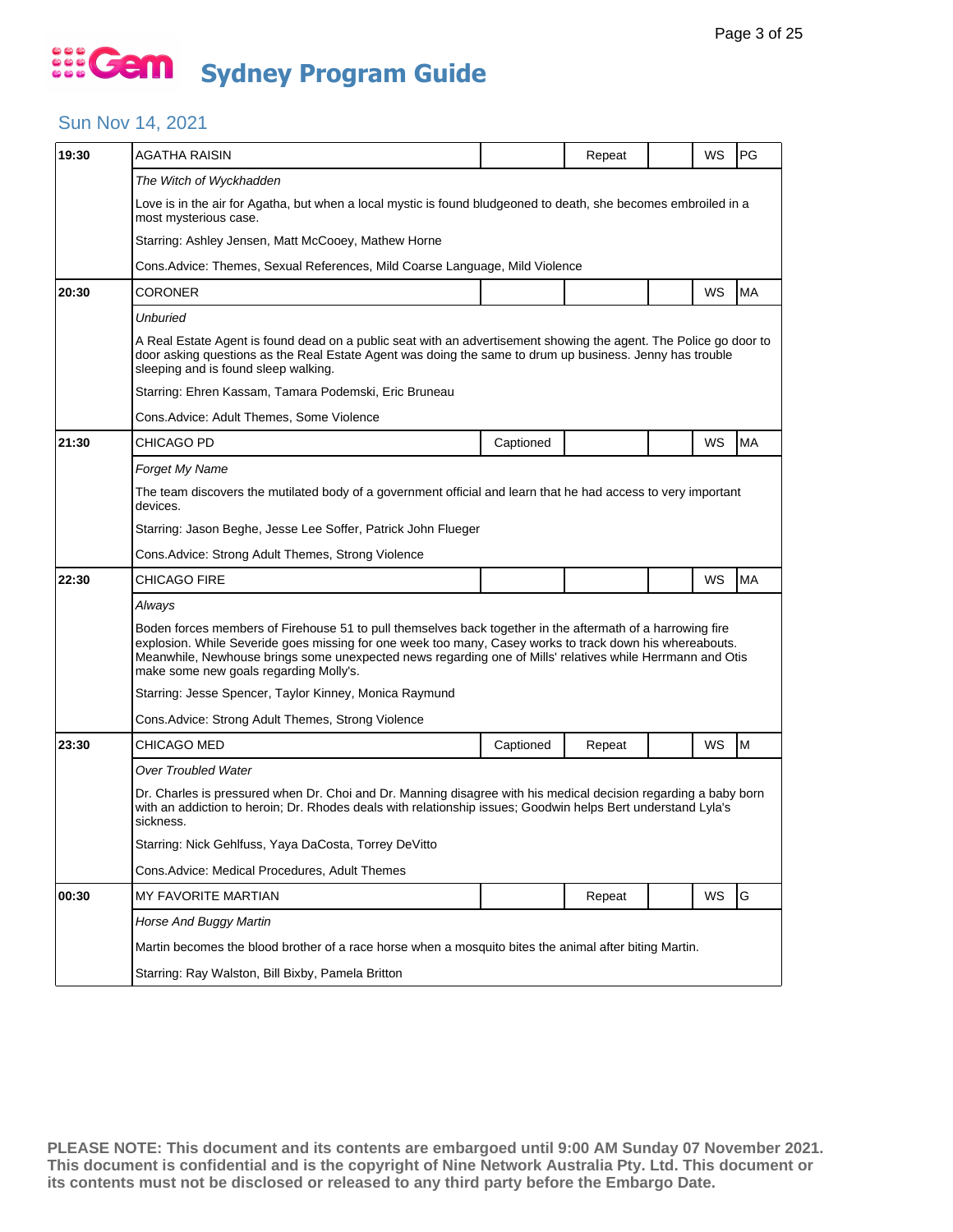#### Sun Nov 14, 2021

| 01:00 | TV SHOP - HOME SHOPPING                                                                                                                                                      |  | Repeat |  | WS        | ١G  |  |  |  |
|-------|------------------------------------------------------------------------------------------------------------------------------------------------------------------------------|--|--------|--|-----------|-----|--|--|--|
|       | Home shopping programme.                                                                                                                                                     |  |        |  |           |     |  |  |  |
| 04:30 | <b>JOYCE MEYER</b>                                                                                                                                                           |  |        |  | WS        | IPG |  |  |  |
|       | Spiritual Maturity (Part 1 of 2)                                                                                                                                             |  |        |  |           |     |  |  |  |
|       | Joyce Meyer, one of the world's leading practical Bible teachers and New York Times best-selling author, shares<br>encouragement and advice to help people enjoy daily life. |  |        |  |           |     |  |  |  |
|       | Cons.Advice: Themes                                                                                                                                                          |  |        |  |           |     |  |  |  |
| 05:00 | TV SHOP - HOME SHOPPING                                                                                                                                                      |  | Repeat |  | <b>WS</b> | ΙG  |  |  |  |
|       | Home shopping programme.                                                                                                                                                     |  |        |  |           |     |  |  |  |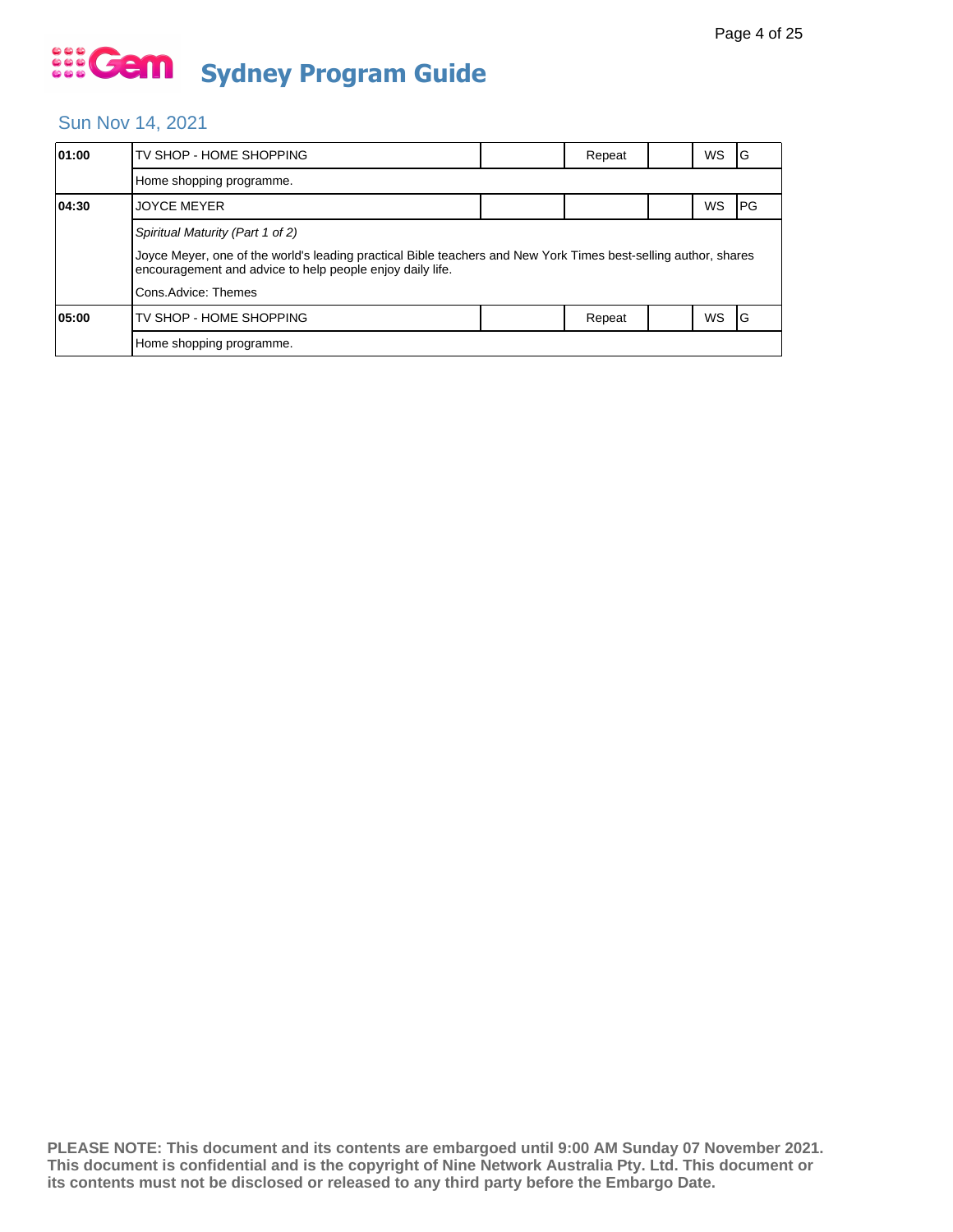### ... Gem **Sydney Program Guide**

#### Mon Nov 15, 2021

| 06:00 | TV SHOP - HOME SHOPPING                                                                                                                                                                                                                                                                 |           | Repeat |  | WS | G  |  |  |
|-------|-----------------------------------------------------------------------------------------------------------------------------------------------------------------------------------------------------------------------------------------------------------------------------------------|-----------|--------|--|----|----|--|--|
|       | Home shopping programme.                                                                                                                                                                                                                                                                |           |        |  |    |    |  |  |
| 07:00 | <b>CREFLO DOLLAR MINISTRIES</b>                                                                                                                                                                                                                                                         |           |        |  | WS | PG |  |  |
|       | Five Hindrances to Hearing From God                                                                                                                                                                                                                                                     |           |        |  |    |    |  |  |
|       | Religious Programme.                                                                                                                                                                                                                                                                    |           |        |  |    |    |  |  |
|       | Cons.Advice: Themes                                                                                                                                                                                                                                                                     |           |        |  |    |    |  |  |
| 07:30 | TV SHOP - HOME SHOPPING                                                                                                                                                                                                                                                                 |           | Repeat |  | WS | G  |  |  |
|       | Home shopping programme.                                                                                                                                                                                                                                                                |           |        |  |    |    |  |  |
| 09:30 | NEWSTYLE DIRECT                                                                                                                                                                                                                                                                         |           | Repeat |  | WS | G  |  |  |
|       | Versamax Power-Tool System                                                                                                                                                                                                                                                              |           |        |  |    |    |  |  |
|       | Home shopping programme.                                                                                                                                                                                                                                                                |           |        |  |    |    |  |  |
| 10:00 | <b>DANOZ</b>                                                                                                                                                                                                                                                                            |           |        |  | WS | G  |  |  |
|       | Home shopping programme.                                                                                                                                                                                                                                                                |           |        |  |    |    |  |  |
| 10:30 | <b>POINTLESS</b>                                                                                                                                                                                                                                                                        | Captioned | Repeat |  | WS | PG |  |  |
|       | Hosted by Alexander Armstrong with assistance from Richard Osman. In each episode four teams of two<br>contestants attempt to find correct but obscure answers to four rounds of general knowledge questions, with the<br>winning team eligible to compete for the show's cash jackpot. |           |        |  |    |    |  |  |
| 11:30 | <b>MY FAVORITE MARTIAN</b>                                                                                                                                                                                                                                                              |           | Repeat |  | WS | G  |  |  |
|       | Stop The Presses                                                                                                                                                                                                                                                                        |           |        |  |    |    |  |  |
|       | Martin loses his sixth sense to Mrs. Brown, which puts his identity in jeopardy.                                                                                                                                                                                                        |           |        |  |    |    |  |  |
|       | Starring: Ray Walston, Bill Bixby, Pamela Britton                                                                                                                                                                                                                                       |           |        |  |    |    |  |  |
| 12:00 | AGATHA RAISIN                                                                                                                                                                                                                                                                           |           | Repeat |  | WS | PG |  |  |
|       | The Witch of Wyckhadden                                                                                                                                                                                                                                                                 |           |        |  |    |    |  |  |
|       | Love is in the air for Agatha, but when a local mystic is found bludgeoned to death, she becomes embroiled in a<br>most mysterious case.                                                                                                                                                |           |        |  |    |    |  |  |
|       | Starring: Ashley Jensen, Matt McCooey, Mathew Horne                                                                                                                                                                                                                                     |           |        |  |    |    |  |  |
|       | Cons. Advice: Themes, Sexual References, Mild Coarse Language, Mild Violence                                                                                                                                                                                                            |           |        |  |    |    |  |  |
| 13:00 | DAYS OF OUR LIVES                                                                                                                                                                                                                                                                       |           |        |  | WS | M  |  |  |
|       | Ava tries to bargain with Steve; Philip is pleasantly surprised to run into Chloe.                                                                                                                                                                                                      |           |        |  |    |    |  |  |
|       | Starring: Kristian Alfonso, John Aniston, Camila Banus                                                                                                                                                                                                                                  |           |        |  |    |    |  |  |
|       | Cons.Advice: Themes                                                                                                                                                                                                                                                                     |           |        |  |    |    |  |  |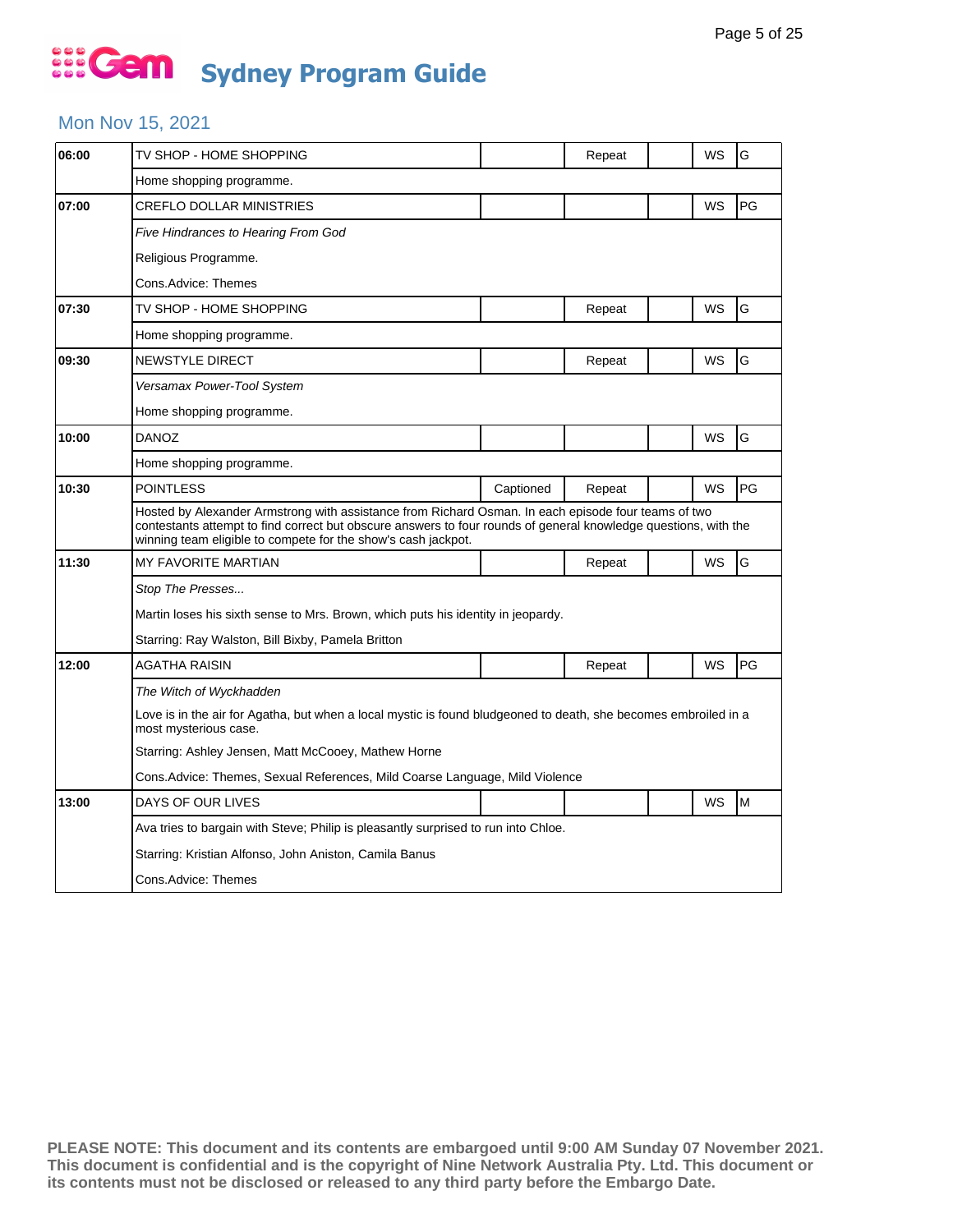#### Mon Nov 15, 2021

| 13:55 | THE YOUNG AND THE RESTLESS                                                                                                                                                                                            |                                                                                                                                                                                              |        |  | <b>WS</b> | PG        |  |  |
|-------|-----------------------------------------------------------------------------------------------------------------------------------------------------------------------------------------------------------------------|----------------------------------------------------------------------------------------------------------------------------------------------------------------------------------------------|--------|--|-----------|-----------|--|--|
|       | Summer stands her ground with Nick. Abby confesses to Devon. Ashland warns Jack about Tara.                                                                                                                           |                                                                                                                                                                                              |        |  |           |           |  |  |
|       | Starring: Eric Braeden, Sasha Calle, Sharon Case, Jason Canela                                                                                                                                                        |                                                                                                                                                                                              |        |  |           |           |  |  |
| 14:50 | <b>EXPLORE</b>                                                                                                                                                                                                        | Captioned                                                                                                                                                                                    | Repeat |  | WS        | G         |  |  |
|       | <b>Sticky Toffee</b>                                                                                                                                                                                                  |                                                                                                                                                                                              |        |  |           |           |  |  |
|       | Explore TV takes you around the world to places you'll never forget.                                                                                                                                                  |                                                                                                                                                                                              |        |  |           |           |  |  |
| 15:00 | ANTIQUES ROADSHOW                                                                                                                                                                                                     | Captioned                                                                                                                                                                                    | Repeat |  | <b>WS</b> | G         |  |  |
|       | The Scottish National Gallery of Modern Art 2 Part 2                                                                                                                                                                  |                                                                                                                                                                                              |        |  |           |           |  |  |
|       | Fiona Bruce travels across various regions of the United Kingdom, appraising antiques brought in by the local<br>people. You'd be amazed at how much a seemingly inexpensive antique can be worth.                    |                                                                                                                                                                                              |        |  |           |           |  |  |
| 15:30 | A PASSIONATE STRANGER<br>1957                                                                                                                                                                                         | Captioned                                                                                                                                                                                    | Repeat |  | WS        | PG        |  |  |
|       | A Passionate Stranger                                                                                                                                                                                                 |                                                                                                                                                                                              |        |  |           |           |  |  |
|       | A female writer hires a new, Italian chauffeur to be both her driver and the subject of her new novel. When he reads<br>the manuscript, he believes that she is in love with him, causing all sorts of complications. |                                                                                                                                                                                              |        |  |           |           |  |  |
|       |                                                                                                                                                                                                                       | Starring: Margaret Leighton, Ralph Richardson, Patricia Dainton                                                                                                                              |        |  |           |           |  |  |
|       | Cons. Advice: Adult Themes                                                                                                                                                                                            |                                                                                                                                                                                              |        |  |           |           |  |  |
| 17:30 | SECRET LIFE OF THE ZOO                                                                                                                                                                                                | Captioned                                                                                                                                                                                    | Repeat |  | WS        | <b>PG</b> |  |  |
|       |                                                                                                                                                                                                                       | Observational documentary series capturing in incredible detail, the remarkable behaviour of the animals at Chester<br>Zoo, in Cheshire, England and their relationships with their keepers. |        |  |           |           |  |  |
|       | Cons.Advice: Themes                                                                                                                                                                                                   |                                                                                                                                                                                              |        |  |           |           |  |  |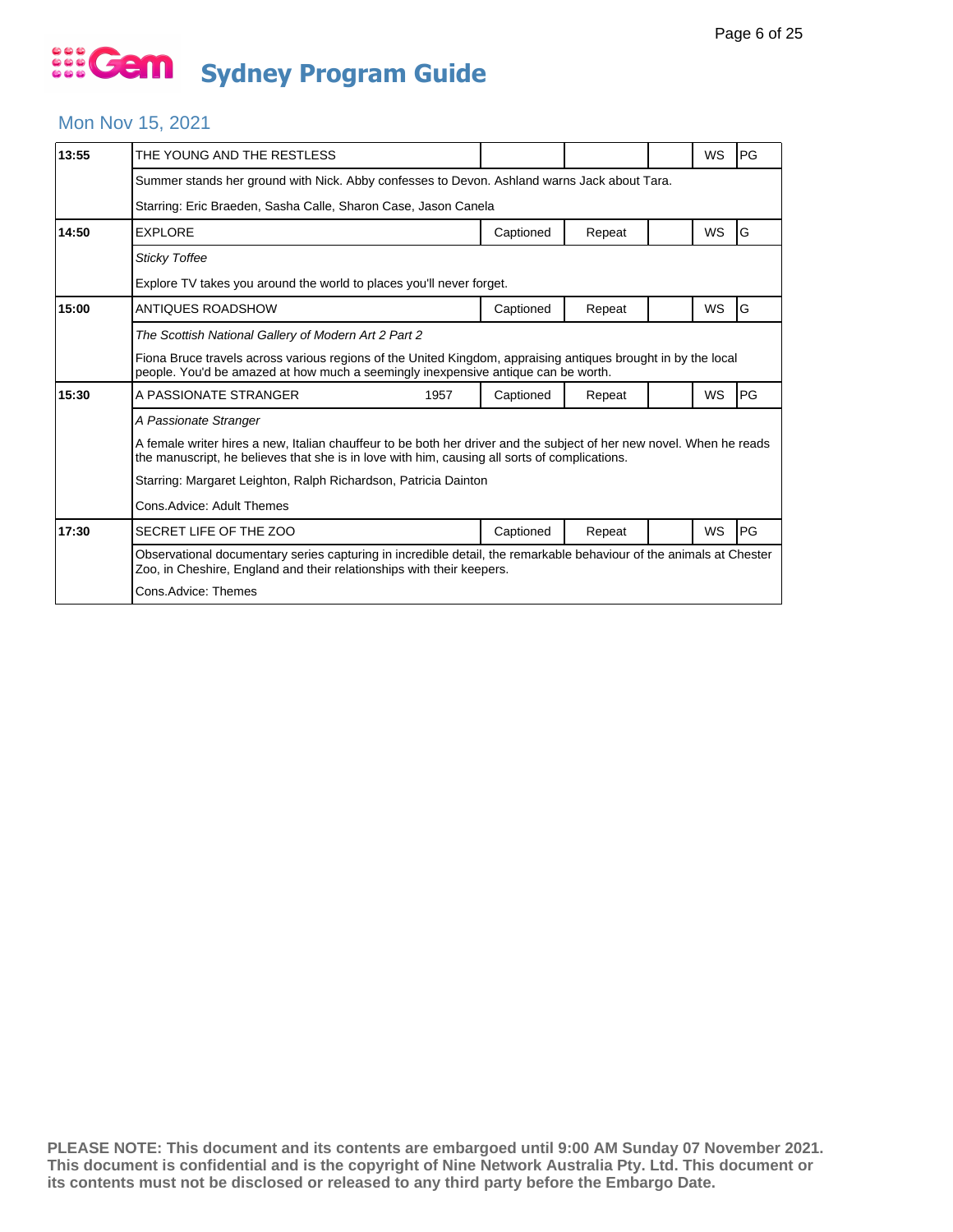#### Mon Nov 15, 2021

| 18:30 | ANTIQUES ROADSHOW                                                                                                                                                                                                                                          | Captioned | Repeat |  | WS | G  |  |  |  |
|-------|------------------------------------------------------------------------------------------------------------------------------------------------------------------------------------------------------------------------------------------------------------|-----------|--------|--|----|----|--|--|--|
|       | The Royal Ballet School, Richmond 2                                                                                                                                                                                                                        |           |        |  |    |    |  |  |  |
|       | Fiona Bruce travels across various regions of the United Kingdom, appraising antiques brought in by the local<br>people. You'd be amazed at how much a seemingly inexpensive antique can be worth.                                                         |           |        |  |    |    |  |  |  |
| 19:30 | <b>POIROT</b>                                                                                                                                                                                                                                              |           | Repeat |  | WS | PG |  |  |  |
|       | The Adventure Of The Egyptian Tomb                                                                                                                                                                                                                         |           |        |  |    |    |  |  |  |
|       | Shortly after opening an ancient Egyptian tomb, members of an English-American museum expedition start dropping<br>off like flies. Can it truly be the Pharaoh's curse? Poirot travels to Egypt to unravel the mystery.                                    |           |        |  |    |    |  |  |  |
|       | Starring: David Suchet, Hugh Fraser, Philip Jackson                                                                                                                                                                                                        |           |        |  |    |    |  |  |  |
|       | Cons.Advice: Mild Violence, Adult Themes                                                                                                                                                                                                                   |           |        |  |    |    |  |  |  |
| 20:40 | AGATHA CHRISTIE'S MARPLE                                                                                                                                                                                                                                   |           | Repeat |  |    | PG |  |  |  |
|       | Greenshaw's Folly                                                                                                                                                                                                                                          |           |        |  |    |    |  |  |  |
|       | Miss Marple must hide a young mother and son from danger, so she takes them to the sprawling Greenshaw's Folly,<br>owned by an old friend and botanist who is the last surviving member of the Greenshaw family.                                           |           |        |  |    |    |  |  |  |
|       | Starring: Julia McKenzie, Stephen Churchett, Greg Bennett                                                                                                                                                                                                  |           |        |  |    |    |  |  |  |
|       | Cons.Advice: Themes, Mild Violence, Mild Coarse Language                                                                                                                                                                                                   |           |        |  |    |    |  |  |  |
| 22:40 | LAW & ORDER: CRIMINAL INTENT                                                                                                                                                                                                                               | Captioned |        |  | WS | MA |  |  |  |
|       | Prisoner                                                                                                                                                                                                                                                   |           |        |  |    |    |  |  |  |
|       | A botched ransom payment leads to the discovery of the kidnapped wife of a prison warden, and Goren and Eames<br>have to determine whether she was a willing victim.                                                                                       |           |        |  |    |    |  |  |  |
|       | Starring: Kathryn Erbe, Vincent D'Onofrio, Jamey Sheridan                                                                                                                                                                                                  |           |        |  |    |    |  |  |  |
|       | Cons.Advice: Strong Adult Themes, Some Violence                                                                                                                                                                                                            |           |        |  |    |    |  |  |  |
| 23:40 | THE ENEMY WITHIN                                                                                                                                                                                                                                           | Captioned | Repeat |  | WS | M  |  |  |  |
|       | Decoded                                                                                                                                                                                                                                                    |           |        |  |    |    |  |  |  |
|       | When the FBI intercepts stolen NSA software intended for Tal, Keaton uses the technology as an opportunity to go<br>on the offensive and sends Shepherd undercover; Keaton must choose between catching Tal or saving the life of an<br>innocent teenager. |           |        |  |    |    |  |  |  |
|       | Starring: Jennifer Carpenter, Morris Chestnut, Raza Jaffrey                                                                                                                                                                                                |           |        |  |    |    |  |  |  |
|       | Cons.Advice: Mature Themes, Some Violence                                                                                                                                                                                                                  |           |        |  |    |    |  |  |  |
| 00:35 | ANTIQUES ROADSHOW                                                                                                                                                                                                                                          | Captioned | Repeat |  | WS | G  |  |  |  |
|       | The Royal Ballet School, Richmond 2 Part 1                                                                                                                                                                                                                 |           |        |  |    |    |  |  |  |
|       | Fiona Bruce travels across various regions of the United Kingdom, appraising antiques brought in by the local<br>people. You'd be amazed at how much a seemingly inexpensive antique can be worth.                                                         |           |        |  |    |    |  |  |  |
| 01:00 | TV SHOP - HOME SHOPPING                                                                                                                                                                                                                                    |           | Repeat |  | WS | G  |  |  |  |
|       | Home shopping programme.                                                                                                                                                                                                                                   |           |        |  |    |    |  |  |  |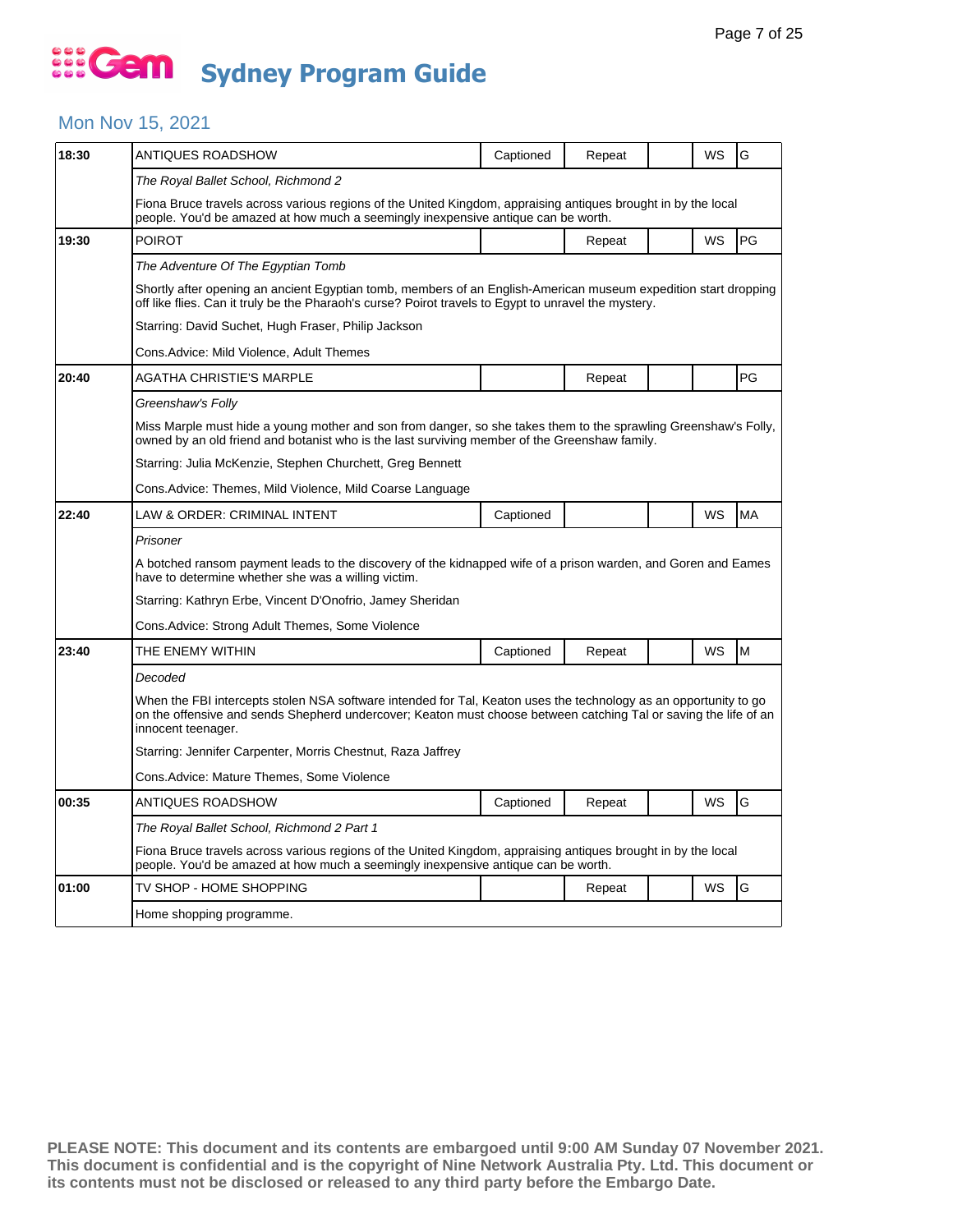#### Mon Nov 15, 2021

| 01:30                                                     | <b>GIDEON'S WAY</b>                                                                                                                                                                                                                     |  | Repeat |  |           | PG |  |  |
|-----------------------------------------------------------|-----------------------------------------------------------------------------------------------------------------------------------------------------------------------------------------------------------------------------------------|--|--------|--|-----------|----|--|--|
|                                                           | The Wall                                                                                                                                                                                                                                |  |        |  |           |    |  |  |
|                                                           | A seriously disturbed man commits murder, then kidnaps his own wife.                                                                                                                                                                    |  |        |  |           |    |  |  |
| Starring: John Gregson, Alexander Davion, Daphne Anderson |                                                                                                                                                                                                                                         |  |        |  |           |    |  |  |
| 02:30                                                     | TV SHOP - HOME SHOPPING                                                                                                                                                                                                                 |  | Repeat |  | WS        | G  |  |  |
|                                                           | Home shopping programme.                                                                                                                                                                                                                |  |        |  |           |    |  |  |
| 04:30                                                     | <b>JOYCE MEYER</b>                                                                                                                                                                                                                      |  |        |  | WS        | PG |  |  |
|                                                           | Spiritual Maturity (Part 2 of 2)<br>Joyce Meyer, one of the world's leading practical Bible teachers and New York Times best-selling author, shares<br>encouragement and advice to help people enjoy daily life.<br>Cons.Advice: Themes |  |        |  |           |    |  |  |
| 05:00                                                     | TV SHOP - HOME SHOPPING                                                                                                                                                                                                                 |  | Repeat |  | <b>WS</b> | G  |  |  |
|                                                           | Home shopping programme.                                                                                                                                                                                                                |  |        |  |           |    |  |  |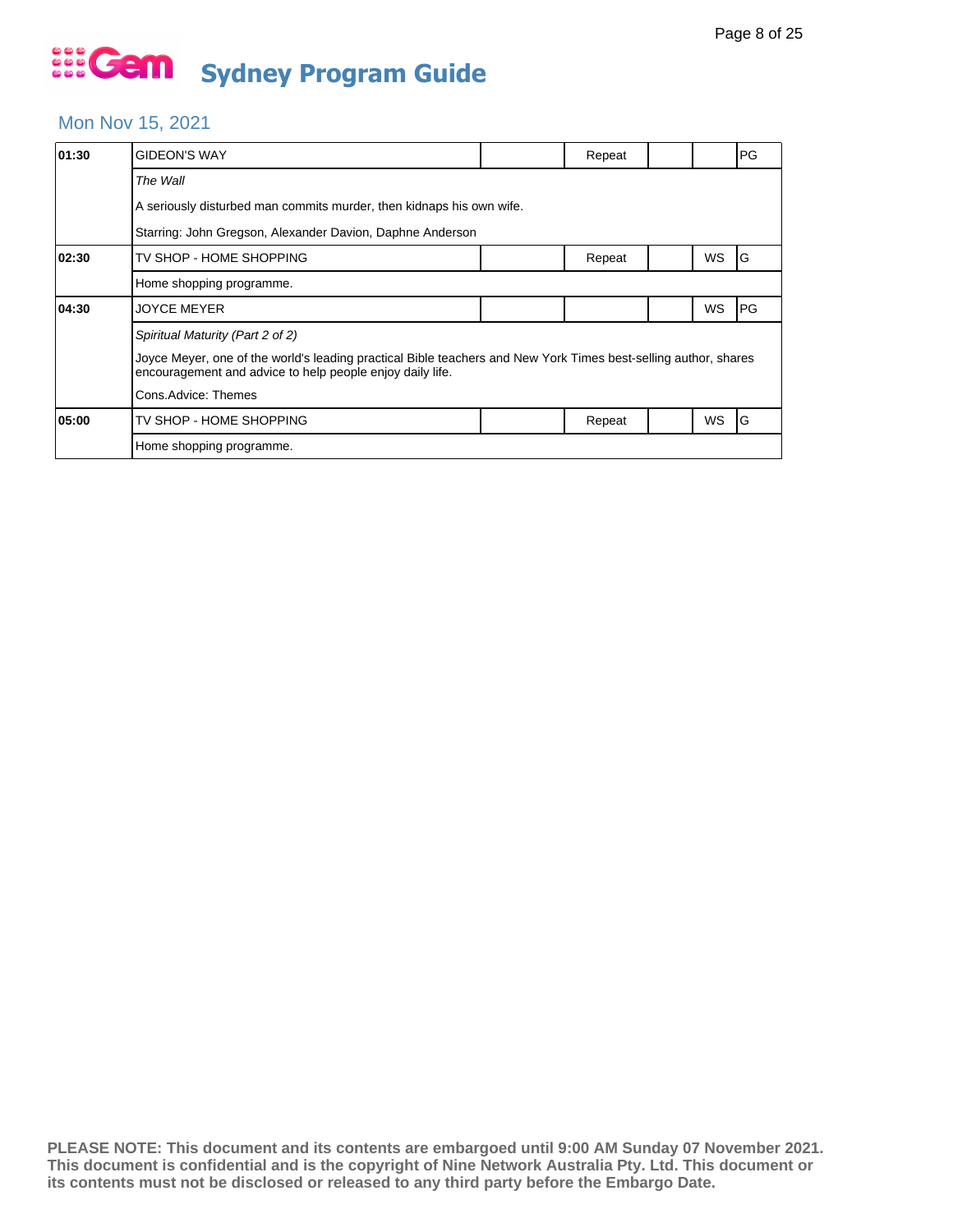#### Tue Nov 16, 2021

| 06:00 | TV SHOP - HOME SHOPPING                                                                                                                                                                                                                                                                 |           | Repeat |  | WS | G  |  |  |
|-------|-----------------------------------------------------------------------------------------------------------------------------------------------------------------------------------------------------------------------------------------------------------------------------------------|-----------|--------|--|----|----|--|--|
|       | Home shopping programme.                                                                                                                                                                                                                                                                |           |        |  |    |    |  |  |
| 07:00 | <b>CREFLO DOLLAR MINISTRIES</b>                                                                                                                                                                                                                                                         |           |        |  | WS | PG |  |  |
|       | 7 Ways To Get Better Hearing                                                                                                                                                                                                                                                            |           |        |  |    |    |  |  |
|       | Religious Programme.                                                                                                                                                                                                                                                                    |           |        |  |    |    |  |  |
|       | Cons.Advice: Themes                                                                                                                                                                                                                                                                     |           |        |  |    |    |  |  |
| 07:30 | TV SHOP - HOME SHOPPING                                                                                                                                                                                                                                                                 |           | Repeat |  | WS | G  |  |  |
|       | Home shopping programme.                                                                                                                                                                                                                                                                |           |        |  |    |    |  |  |
| 09:30 | NEWSTYLE DIRECT                                                                                                                                                                                                                                                                         |           | Repeat |  | WS | G  |  |  |
|       | The Professional Nibbler                                                                                                                                                                                                                                                                |           |        |  |    |    |  |  |
|       | Home shopping programme.                                                                                                                                                                                                                                                                |           |        |  |    |    |  |  |
| 10:00 | <b>DANOZ</b>                                                                                                                                                                                                                                                                            |           |        |  | WS | G  |  |  |
|       | Home shopping programme.                                                                                                                                                                                                                                                                |           |        |  |    |    |  |  |
| 10:30 | <b>POINTLESS</b>                                                                                                                                                                                                                                                                        | Captioned | Repeat |  | WS | PG |  |  |
|       | Hosted by Alexander Armstrong with assistance from Richard Osman. In each episode four teams of two<br>contestants attempt to find correct but obscure answers to four rounds of general knowledge questions, with the<br>winning team eligible to compete for the show's cash jackpot. |           |        |  |    |    |  |  |
| 11:30 | <b>MY FAVORITE MARTIAN</b>                                                                                                                                                                                                                                                              |           | Repeat |  | WS | G  |  |  |
|       | My Nut Cup Runneth Over                                                                                                                                                                                                                                                                 |           |        |  |    |    |  |  |
|       | Martin turns a squirrel into a human.                                                                                                                                                                                                                                                   |           |        |  |    |    |  |  |
|       | Starring: Ray Walston, Bill Bixby, Pamela Britton                                                                                                                                                                                                                                       |           |        |  |    |    |  |  |
| 12:00 | <b>POIROT</b>                                                                                                                                                                                                                                                                           |           | Repeat |  | WS | PG |  |  |
|       | The Adventure Of The Egyptian Tomb                                                                                                                                                                                                                                                      |           |        |  |    |    |  |  |
|       | Shortly after opening an ancient Egyptian tomb, members of an English-American museum expedition start dropping<br>off like flies. Can it truly be the Pharaoh's curse? Poirot travels to Egypt to unravel the mystery.                                                                 |           |        |  |    |    |  |  |
|       | Starring: David Suchet, Hugh Fraser, Philip Jackson                                                                                                                                                                                                                                     |           |        |  |    |    |  |  |
|       | Cons. Advice: Mild Violence, Adult Themes                                                                                                                                                                                                                                               |           |        |  |    |    |  |  |
| 13:10 | DAYS OF OUR LIVES                                                                                                                                                                                                                                                                       |           |        |  | WS | M  |  |  |
|       | Chad catches Jake in a lie; Gwen has a major fit; Bonnie toys with Jack and Justin.                                                                                                                                                                                                     |           |        |  |    |    |  |  |
|       | Starring: Kristian Alfonso, John Aniston, Camila Banus                                                                                                                                                                                                                                  |           |        |  |    |    |  |  |
|       | Cons.Advice: Themes                                                                                                                                                                                                                                                                     |           |        |  |    |    |  |  |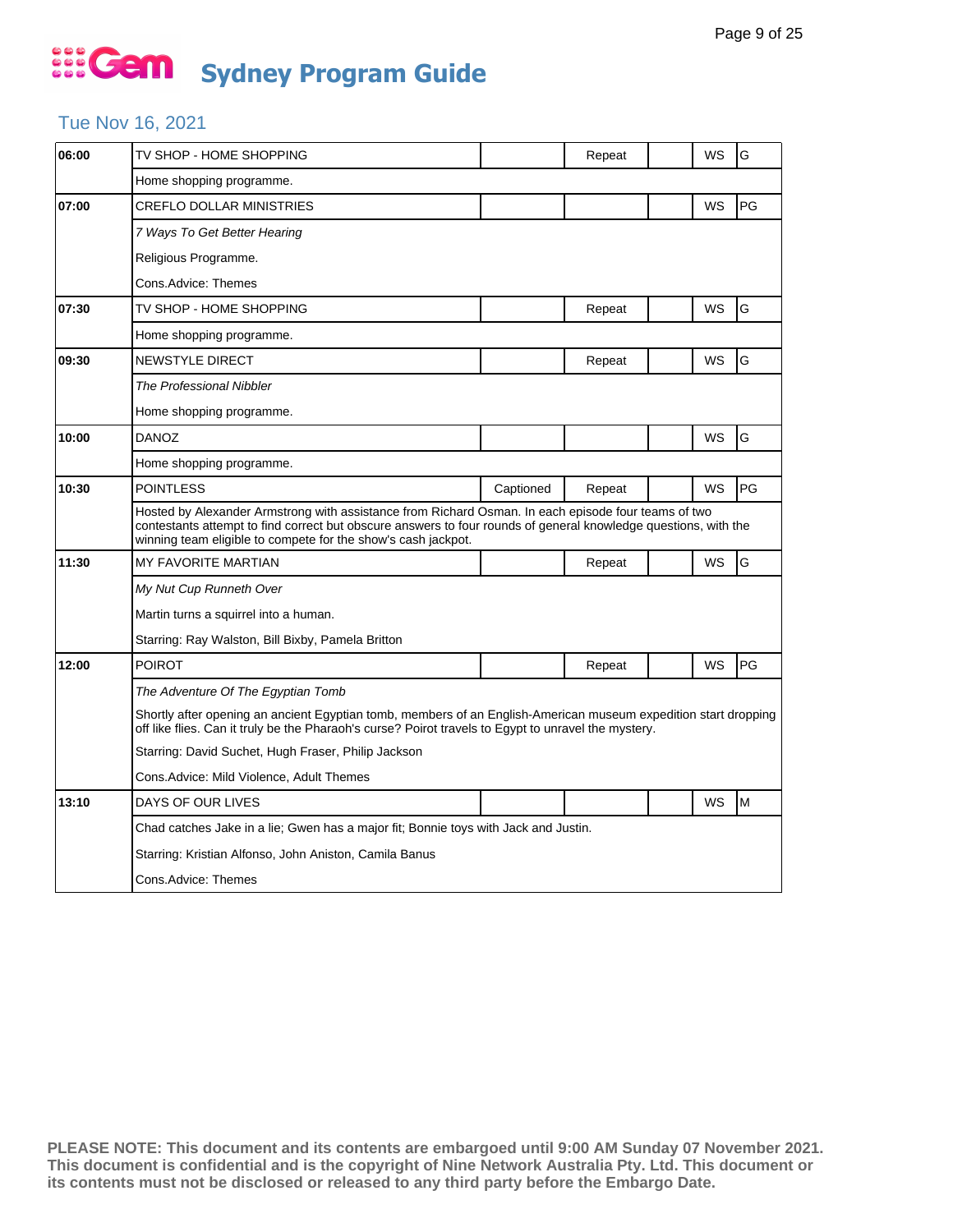#### Tue Nov 16, 2021

| 14:05 | THE YOUNG AND THE RESTLESS                                                                                                                                                                                                                                                               |           |        |  | <b>WS</b> | PG |  |  |
|-------|------------------------------------------------------------------------------------------------------------------------------------------------------------------------------------------------------------------------------------------------------------------------------------------|-----------|--------|--|-----------|----|--|--|
|       | Victoria and Ashland find common ground. Lily and Billy take a big step in their relationship.                                                                                                                                                                                           |           |        |  |           |    |  |  |
|       | Starring: Eric Braeden, Sasha Calle, Sharon Case, Jason Canela                                                                                                                                                                                                                           |           |        |  |           |    |  |  |
| 15:00 | <b>EXPLORE</b>                                                                                                                                                                                                                                                                           | Captioned | Repeat |  | WS        | G  |  |  |
|       | Keiran Dunne                                                                                                                                                                                                                                                                             |           |        |  |           |    |  |  |
|       | Explore TV takes you around the world to places you'll never forget.                                                                                                                                                                                                                     |           |        |  |           |    |  |  |
| 15:05 | ANTIQUES ROADSHOW                                                                                                                                                                                                                                                                        | Captioned | Repeat |  | <b>WS</b> | G  |  |  |
|       | The Royal Ballet School, Richmond 2 Part 2                                                                                                                                                                                                                                               |           |        |  |           |    |  |  |
|       | Fiona Bruce travels across various regions of the United Kingdom, appraising antiques brought in by the local<br>people. You'd be amazed at how much a seemingly inexpensive antique can be worth.                                                                                       |           |        |  |           |    |  |  |
| 15:35 | <b>MAN ABOUT THE HOUSE</b><br>1974                                                                                                                                                                                                                                                       |           | Repeat |  | WS        | PG |  |  |
|       | Man About The House                                                                                                                                                                                                                                                                      |           |        |  |           |    |  |  |
|       | An unscrupulous property developer wants to flatten the street to make way for new buildings. While householder<br>George Roper is happy to take the offered money and run, his wife Mildred and their lodgers join with other<br>residents to take a stand and keep things as they are. |           |        |  |           |    |  |  |
|       | Starring: Richard O'Sullivan, Sally Thomsett, Spike Milligan                                                                                                                                                                                                                             |           |        |  |           |    |  |  |
|       | Cons. Advice: Sexual References                                                                                                                                                                                                                                                          |           |        |  |           |    |  |  |
| 17:30 | SECRET LIFE OF THE ZOO                                                                                                                                                                                                                                                                   | Captioned | Repeat |  | WS        | PG |  |  |
|       | Observational documentary series capturing in incredible detail, the remarkable behaviour of the animals at Chester<br>Zoo, in Cheshire, England and their relationships with their keepers.                                                                                             |           |        |  |           |    |  |  |
|       | Cons.Advice: Themes                                                                                                                                                                                                                                                                      |           |        |  |           |    |  |  |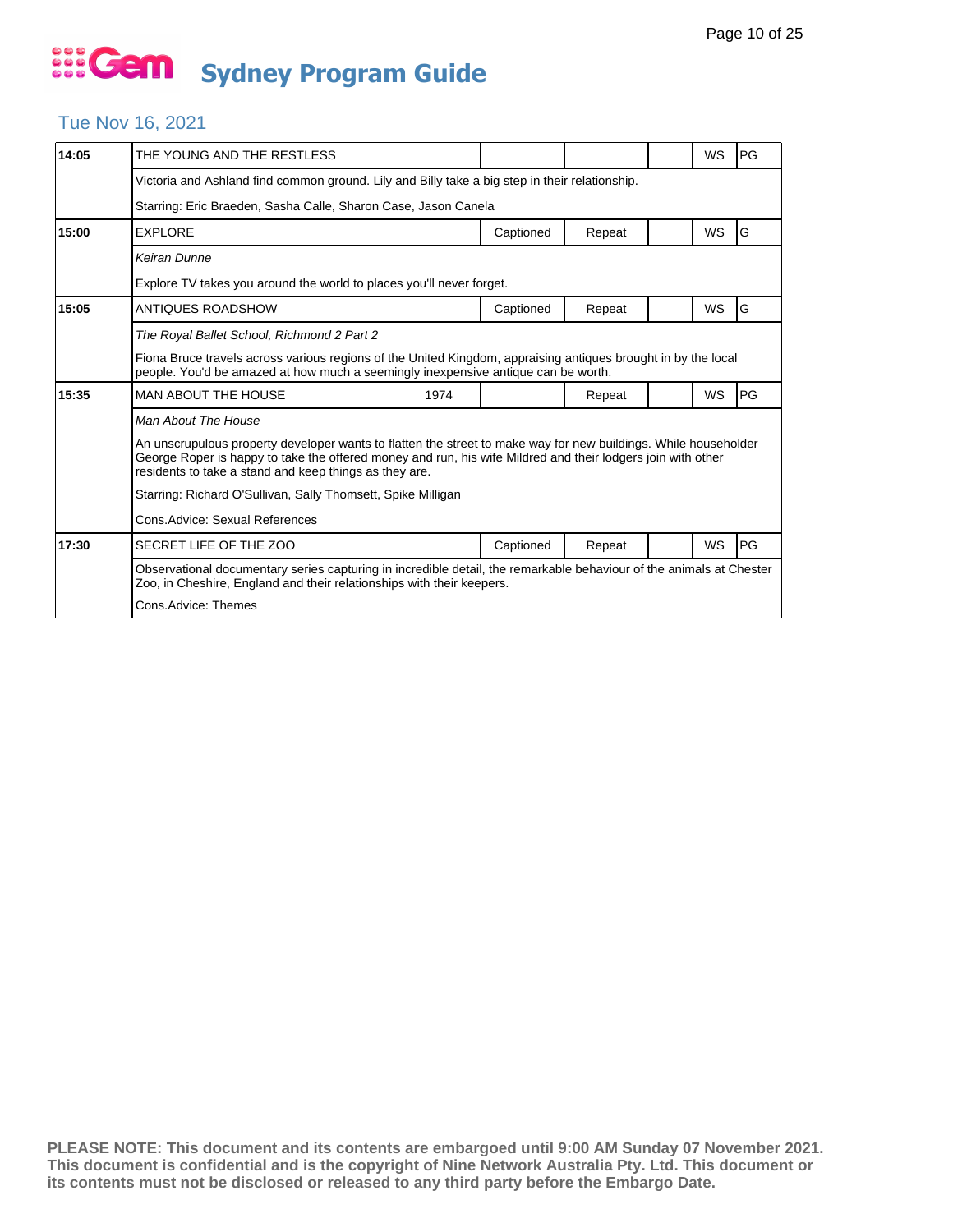#### Tue Nov 16, 2021

| 18:30 | <b>ANTIQUES ROADSHOW</b>                                                                                                                                                                               | Captioned | Repeat |  | WS | G         |  |  |  |
|-------|--------------------------------------------------------------------------------------------------------------------------------------------------------------------------------------------------------|-----------|--------|--|----|-----------|--|--|--|
|       | Sainsbury Centre Norwich 2                                                                                                                                                                             |           |        |  |    |           |  |  |  |
|       | Fiona Bruce travels across various regions of the United Kingdom, appraising antiques brought in by the local<br>people. You'd be amazed at how much a seemingly inexpensive antique can be worth.     |           |        |  |    |           |  |  |  |
| 19:30 | <b>NEW TRICKS</b>                                                                                                                                                                                      |           | Repeat |  | WS | M         |  |  |  |
|       | Body of Evidence                                                                                                                                                                                       |           |        |  |    |           |  |  |  |
|       | Some months after his mysterious disappearance the corpse of young police computer operator Martin Longthorn is<br>smuggled into the morgue at a London teaching hospital.                             |           |        |  |    |           |  |  |  |
|       | Starring: Alun Armstrong, James Bolam, Larry Lamb                                                                                                                                                      |           |        |  |    |           |  |  |  |
|       | Cons.Advice: Mature Themes, Some Violence, Some Coarse Language                                                                                                                                        |           |        |  |    |           |  |  |  |
| 20:40 | THE CLOSER                                                                                                                                                                                             | Captioned | Repeat |  | WS | M         |  |  |  |
|       | The Round File                                                                                                                                                                                         |           |        |  |    |           |  |  |  |
|       | The PHD find themselves in the middle of a Hollywood style case when they are forced to deal with a man who<br>claims to have murdered seven people, but who refuses to identify himself.              |           |        |  |    |           |  |  |  |
|       | Starring: Kyra Sedgwick, J.K. Simmons, Corey Reynolds, Jon Tenney                                                                                                                                      |           |        |  |    |           |  |  |  |
| 21:40 | RIZZOLI & ISLES                                                                                                                                                                                        | Captioned | Repeat |  | WS | <b>MA</b> |  |  |  |
|       | Crazy For You                                                                                                                                                                                          |           |        |  |    |           |  |  |  |
|       | The ladies probe the killing of a husband and wife who were psychiatrists. Soon, an attendee of a medical-<br>examiners seminar offers to help Jane and Maura in the case.                             |           |        |  |    |           |  |  |  |
|       | Starring: Angie Harmon, Sasha Alexander, Jordan Bridges                                                                                                                                                |           |        |  |    |           |  |  |  |
|       | Cons.Advice: Strong Violence                                                                                                                                                                           |           |        |  |    |           |  |  |  |
| 22:40 | LAW & ORDER: CRIMINAL INTENT                                                                                                                                                                           | Captioned |        |  | WS | <b>MA</b> |  |  |  |
|       | Unchained                                                                                                                                                                                              |           |        |  |    |           |  |  |  |
|       | After mafiosi kill the wrong man by throwing him in the water with chains on his feet, detectives Logan and Barek are<br>faced with the job of unraveling the chain of responsibility for this murder. |           |        |  |    |           |  |  |  |
|       | Starring: Kathryn Erbe, Vincent D'Onofrio, Jamey Sheridan                                                                                                                                              |           |        |  |    |           |  |  |  |
|       | Cons.Advice: Strong Adult Themes, Some Violence                                                                                                                                                        |           |        |  |    |           |  |  |  |
| 23:40 | CHICAGO JUSTICE                                                                                                                                                                                        | Captioned | Repeat |  | WS | M         |  |  |  |
|       | Tycoon                                                                                                                                                                                                 |           |        |  |    |           |  |  |  |
|       | When a crane collapses at a construction site and kills the son-in-law of a rich real estate developer, Nagel, Antonio<br>and CFD Chief Boden discover that the collapse was not an accident.          |           |        |  |    |           |  |  |  |
|       | Starring: Philip Winchester, Jon Seda, Joelle Carter                                                                                                                                                   |           |        |  |    |           |  |  |  |
|       | Cons.Advice: Adult Themes                                                                                                                                                                              |           |        |  |    |           |  |  |  |
| 00:35 | ANTIQUES ROADSHOW                                                                                                                                                                                      | Captioned | Repeat |  | WS | G         |  |  |  |
|       | Sainsbury Centre Norwich 2 Part 1                                                                                                                                                                      |           |        |  |    |           |  |  |  |
|       | Fiona Bruce travels across various regions of the United Kingdom, appraising antiques brought in by the local<br>people. You'd be amazed at how much a seemingly inexpensive antique can be worth.     |           |        |  |    |           |  |  |  |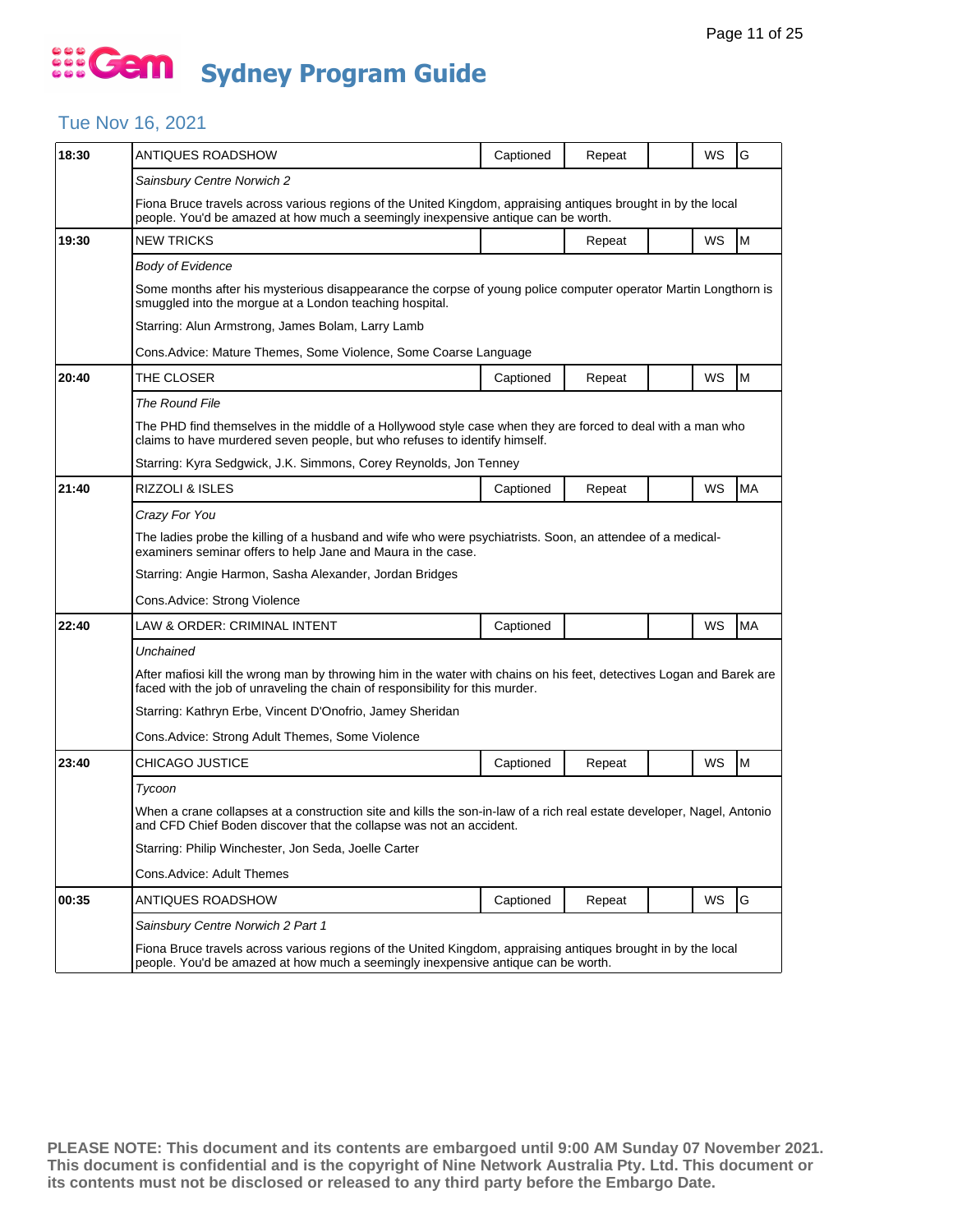#### Tue Nov 16, 2021

| 01:00 | TV SHOP - HOME SHOPPING                                                                                                                                                      |  | Repeat |  | WS        | ١G   |  |
|-------|------------------------------------------------------------------------------------------------------------------------------------------------------------------------------|--|--------|--|-----------|------|--|
|       | Home shopping programme.                                                                                                                                                     |  |        |  |           |      |  |
| 04:30 | <b>JOYCE MEYER</b>                                                                                                                                                           |  |        |  | WS        | IPG. |  |
|       |                                                                                                                                                                              |  |        |  |           |      |  |
|       | Joyce Meyer, one of the world's leading practical Bible teachers and New York Times best-selling author, shares<br>encouragement and advice to help people enjoy daily life. |  |        |  |           |      |  |
|       | Cons.Advice: Themes                                                                                                                                                          |  |        |  |           |      |  |
| 05:00 | TV SHOP - HOME SHOPPING                                                                                                                                                      |  | Repeat |  | <b>WS</b> | 1G   |  |
|       | Home shopping programme.                                                                                                                                                     |  |        |  |           |      |  |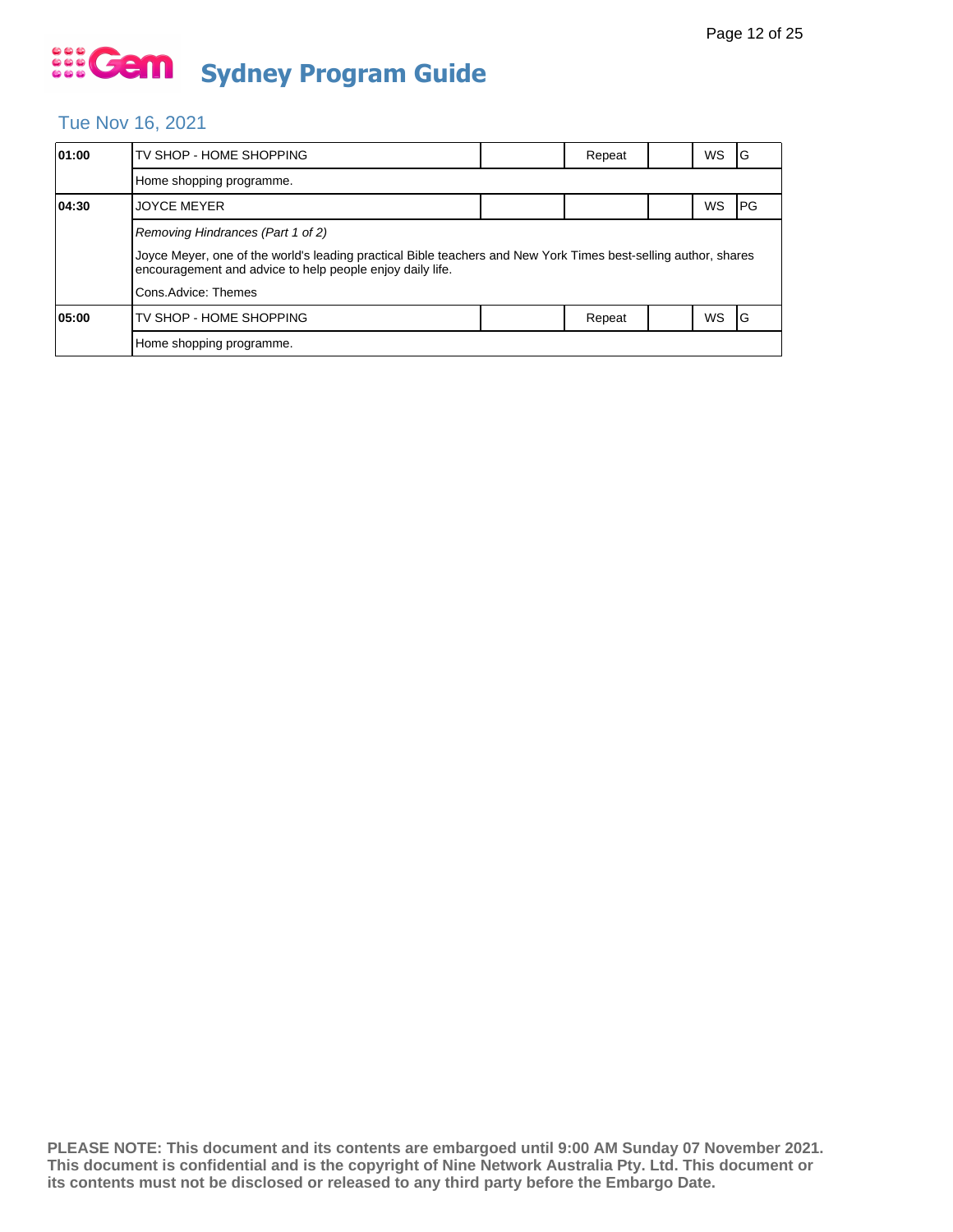### ... Gem **Sydney Program Guide**

#### Wed Nov 17, 2021

| 06:00 | TV SHOP - HOME SHOPPING                                                                                                                                                                                                                                                                 |           | Repeat |  | WS | G  |  |  |  |
|-------|-----------------------------------------------------------------------------------------------------------------------------------------------------------------------------------------------------------------------------------------------------------------------------------------|-----------|--------|--|----|----|--|--|--|
|       | Home shopping programme.                                                                                                                                                                                                                                                                |           |        |  |    |    |  |  |  |
| 07:00 | CREFLO DOLLAR MINISTRIES                                                                                                                                                                                                                                                                |           |        |  | WS | PG |  |  |  |
|       | The Importance of Praying in Tongues                                                                                                                                                                                                                                                    |           |        |  |    |    |  |  |  |
|       | Religious Programme.                                                                                                                                                                                                                                                                    |           |        |  |    |    |  |  |  |
|       | Cons.Advice: Themes                                                                                                                                                                                                                                                                     |           |        |  |    |    |  |  |  |
| 07:30 | TV SHOP - HOME SHOPPING                                                                                                                                                                                                                                                                 |           | Repeat |  | WS | G  |  |  |  |
|       | Home shopping programme.                                                                                                                                                                                                                                                                |           |        |  |    |    |  |  |  |
| 10:30 | <b>POINTLESS</b>                                                                                                                                                                                                                                                                        | Captioned | Repeat |  | WS | PG |  |  |  |
|       | Hosted by Alexander Armstrong with assistance from Richard Osman. In each episode four teams of two<br>contestants attempt to find correct but obscure answers to four rounds of general knowledge questions, with the<br>winning team eligible to compete for the show's cash jackpot. |           |        |  |    |    |  |  |  |
| 11:30 | <b>MY FAVORITE MARTIAN</b>                                                                                                                                                                                                                                                              |           | Repeat |  | WS | G  |  |  |  |
|       | Pay The Man The \$24                                                                                                                                                                                                                                                                    |           |        |  |    |    |  |  |  |
|       | Tim muddles with history when his trip back in time botches the sale of Manhattan Island in 1626.                                                                                                                                                                                       |           |        |  |    |    |  |  |  |
|       | Starring: Ray Walston, Bill Bixby, Pamela Britton                                                                                                                                                                                                                                       |           |        |  |    |    |  |  |  |
| 12:00 | <b>NEW TRICKS</b>                                                                                                                                                                                                                                                                       |           | Repeat |  | WS | M  |  |  |  |
|       | <b>Body of Evidence</b>                                                                                                                                                                                                                                                                 |           |        |  |    |    |  |  |  |
|       | Some months after his mysterious disappearance the corpse of young police computer operator Martin Longthorn is<br>smuggled into the morgue at a London teaching hospital.                                                                                                              |           |        |  |    |    |  |  |  |
|       | Starring: Alun Armstrong, James Bolam, Larry Lamb                                                                                                                                                                                                                                       |           |        |  |    |    |  |  |  |
|       | Cons.Advice: Mature Themes, Some Violence, Some Coarse Language                                                                                                                                                                                                                         |           |        |  |    |    |  |  |  |
| 13:10 | DAYS OF OUR LIVES                                                                                                                                                                                                                                                                       |           |        |  | WS | M  |  |  |  |
|       | Kayla is horrified to find Ava making herself at home; Nicole blasts Tripp.                                                                                                                                                                                                             |           |        |  |    |    |  |  |  |
|       | Starring: Kristian Alfonso, John Aniston, Camila Banus                                                                                                                                                                                                                                  |           |        |  |    |    |  |  |  |
|       | Cons.Advice: Themes                                                                                                                                                                                                                                                                     |           |        |  |    |    |  |  |  |
| 14:05 | THE YOUNG AND THE RESTLESS                                                                                                                                                                                                                                                              |           |        |  | WS | PG |  |  |  |
|       | Neil's family and friends gather to celebrate his memory.                                                                                                                                                                                                                               |           |        |  |    |    |  |  |  |
|       | Starring: Eric Braeden, Sasha Calle, Sharon Case, Jason Canela                                                                                                                                                                                                                          |           |        |  |    |    |  |  |  |
| 15:00 | <b>EXPLORE</b>                                                                                                                                                                                                                                                                          | Captioned | Repeat |  | WS | G  |  |  |  |
|       | Slane Whiskey                                                                                                                                                                                                                                                                           |           |        |  |    |    |  |  |  |
|       | Explore TV takes you around the world to places you'll never forget.                                                                                                                                                                                                                    |           |        |  |    |    |  |  |  |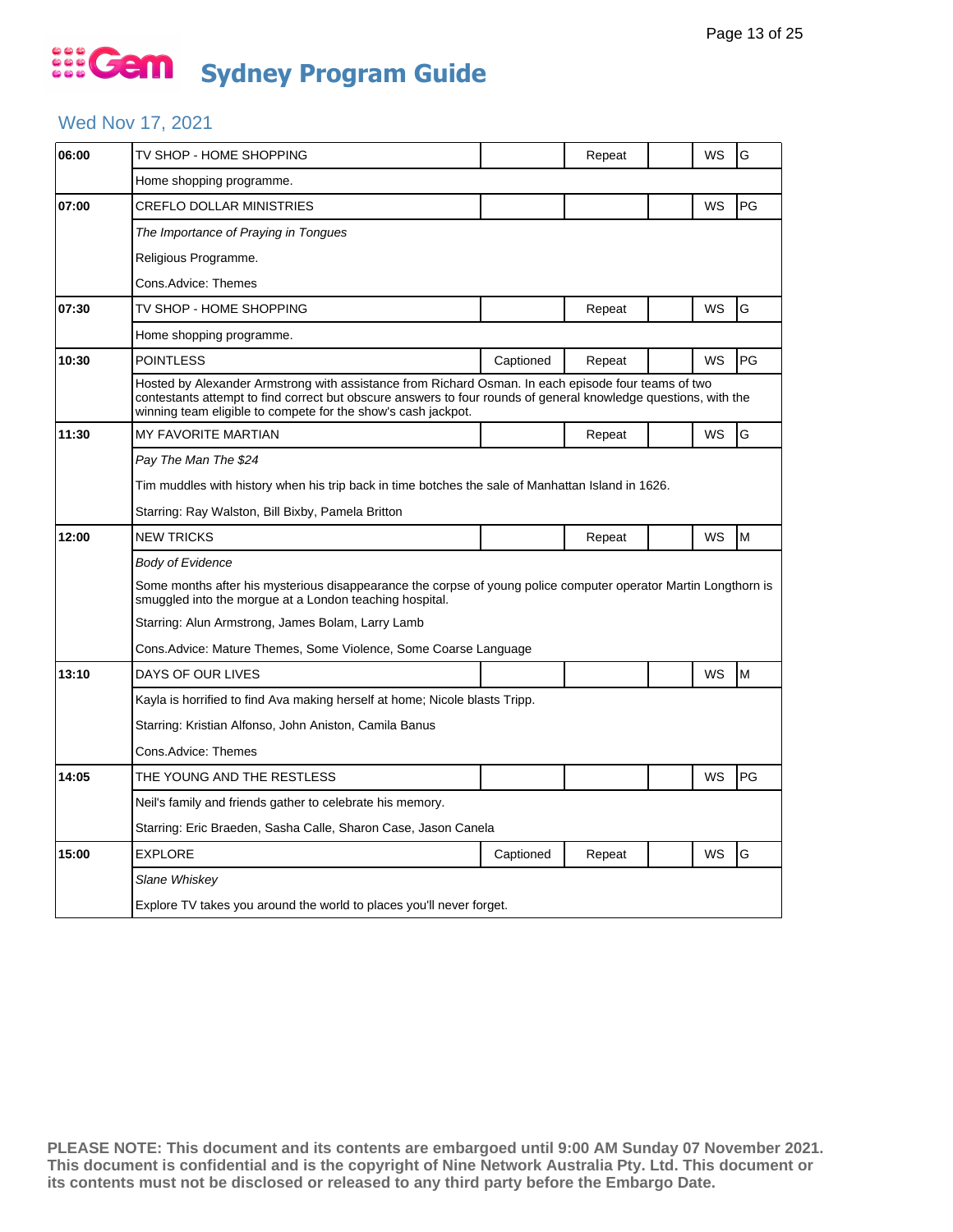#### Wed Nov 17, 2021

| 15:05 | ANTIQUES ROADSHOW                                                                                                                                                                                  |  | Captioned | Repeat |  | WS | G         |  |  |
|-------|----------------------------------------------------------------------------------------------------------------------------------------------------------------------------------------------------|--|-----------|--------|--|----|-----------|--|--|
|       | Sainsbury Centre Norwich 2 Part 2                                                                                                                                                                  |  |           |        |  |    |           |  |  |
|       | Fiona Bruce travels across various regions of the United Kingdom, appraising antiques brought in by the local<br>people. You'd be amazed at how much a seemingly inexpensive antique can be worth. |  |           |        |  |    |           |  |  |
| 15:35 | THE SYNDICATE<br>1968                                                                                                                                                                              |  | Captioned | Repeat |  |    | PG        |  |  |
|       | <b>The Syndicate</b><br>An alcoholic, his wife, a down and out American pilot and a young German form a prospecting team to search for                                                             |  |           |        |  |    |           |  |  |
|       | uranium in Africa and find themselves plagued by sinister accidents.                                                                                                                               |  |           |        |  |    |           |  |  |
|       | Starring: William Sylvester, June Ritchie, Robert Urguhart                                                                                                                                         |  |           |        |  |    |           |  |  |
|       | Cons.Advice: Some Violence                                                                                                                                                                         |  |           |        |  |    |           |  |  |
| 17:30 | SECRET LIFE OF THE ZOO                                                                                                                                                                             |  | Captioned | Repeat |  | WS | <b>PG</b> |  |  |
|       | Observational documentary series capturing in incredible detail, the remarkable behaviour of the animals at Chester<br>Zoo, in Cheshire, England and their relationships with their keepers.       |  |           |        |  |    |           |  |  |
|       | Cons.Advice: Themes                                                                                                                                                                                |  |           |        |  |    |           |  |  |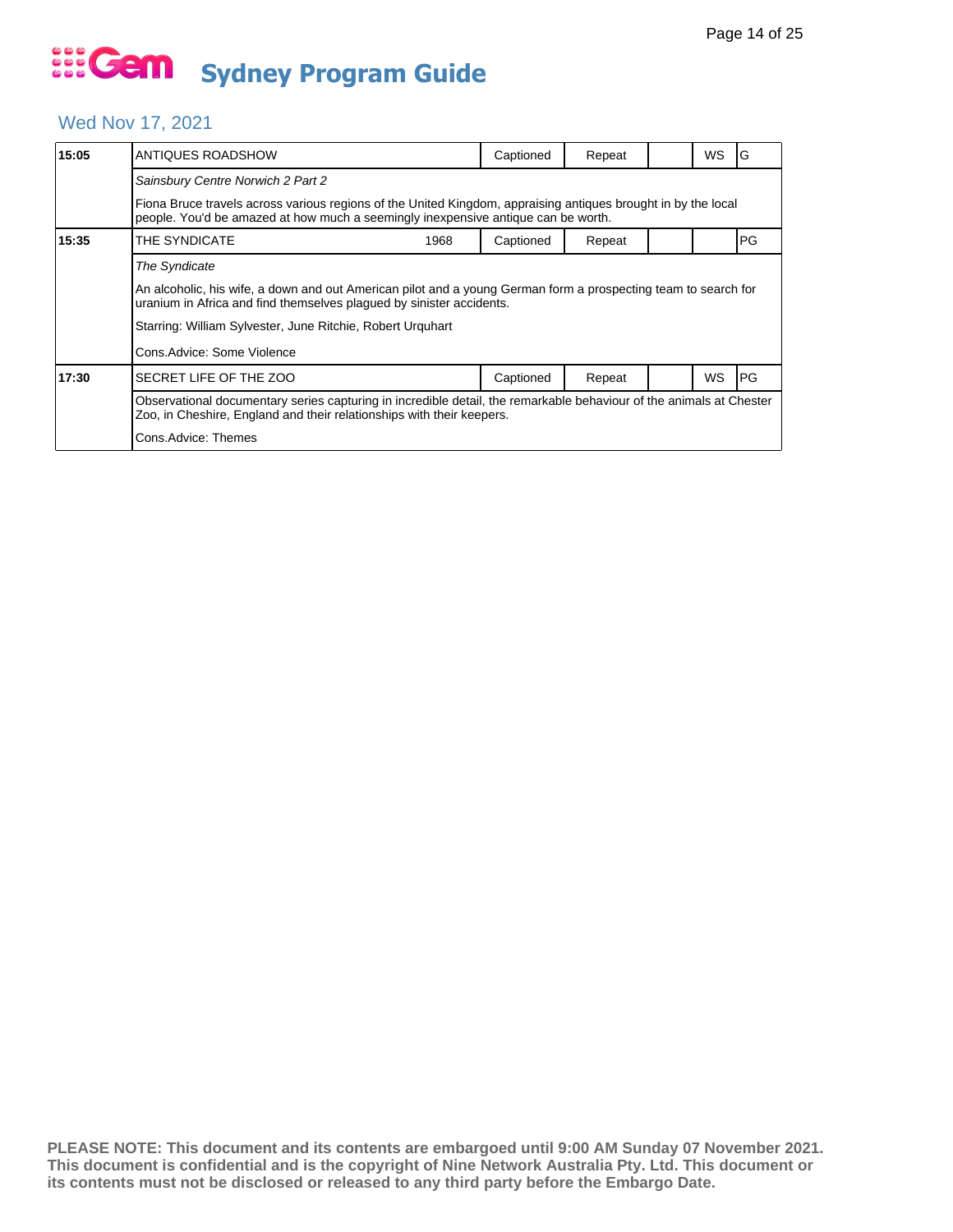#### Wed Nov 17, 2021

| 18:30 | ANTIQUES ROADSHOW                                                                                                                                                                                                                     | Captioned | Repeat |  | WS                                                                                                                                                                                                 | G |  |  |  |  |  |
|-------|---------------------------------------------------------------------------------------------------------------------------------------------------------------------------------------------------------------------------------------|-----------|--------|--|----------------------------------------------------------------------------------------------------------------------------------------------------------------------------------------------------|---|--|--|--|--|--|
|       | Wentworth Woodhouse 1                                                                                                                                                                                                                 |           |        |  |                                                                                                                                                                                                    |   |  |  |  |  |  |
|       | Fiona Bruce travels across various regions of the United Kingdom, appraising antiques brought in by the local<br>people. You'd be amazed at how much a seemingly inexpensive antique can be worth.                                    |           |        |  |                                                                                                                                                                                                    |   |  |  |  |  |  |
| 19:30 | AS TIME GOES BY                                                                                                                                                                                                                       |           | Repeat |  | WS                                                                                                                                                                                                 | G |  |  |  |  |  |
|       | The mini-series based on Jean and Lionel's romance is finally in production. However, in the course of shooting<br>sequences, the American producers reveal some of the "improvements" they have wrought in Lionel's original script. |           |        |  |                                                                                                                                                                                                    |   |  |  |  |  |  |
|       | Starring: Geoffrey Palmer, Moira Brooker, Dame Judi Dench, Philip Bretherton                                                                                                                                                          |           |        |  |                                                                                                                                                                                                    |   |  |  |  |  |  |
| 20:50 | <b>MIDSOMER MURDERS</b>                                                                                                                                                                                                               | Captioned | Repeat |  | WS                                                                                                                                                                                                 | M |  |  |  |  |  |
|       | <b>Small Mercies</b>                                                                                                                                                                                                                  |           |        |  |                                                                                                                                                                                                    |   |  |  |  |  |  |
|       | The body of a man is found pinned down like Gulliver in Lilliput.                                                                                                                                                                     |           |        |  |                                                                                                                                                                                                    |   |  |  |  |  |  |
|       | Starring: John Nettles, Jason Hughes, Jane Wymark                                                                                                                                                                                     |           |        |  |                                                                                                                                                                                                    |   |  |  |  |  |  |
|       | Cons.Advice: Some Violence, A Sex Scene                                                                                                                                                                                               |           |        |  |                                                                                                                                                                                                    |   |  |  |  |  |  |
| 22:50 | HOUSE                                                                                                                                                                                                                                 | Captioned | Repeat |  | WS                                                                                                                                                                                                 | M |  |  |  |  |  |
|       | Damned If You Do                                                                                                                                                                                                                      |           |        |  |                                                                                                                                                                                                    |   |  |  |  |  |  |
|       | Dr. House's approach raises questions when he treats a nun for what he believes to be an allergy, not realising that<br>her past is coming back to haunt her.                                                                         |           |        |  |                                                                                                                                                                                                    |   |  |  |  |  |  |
|       | Starring: Hugh Laurie, Omar Epps, Robert Sean Leonard                                                                                                                                                                                 |           |        |  |                                                                                                                                                                                                    |   |  |  |  |  |  |
|       | Cons.Advice: Mature Themes, Medical Procedures, Drug References, Sexual References                                                                                                                                                    |           |        |  |                                                                                                                                                                                                    |   |  |  |  |  |  |
| 23:50 | ANTIQUES ROADSHOW                                                                                                                                                                                                                     | Captioned | Repeat |  | WS                                                                                                                                                                                                 | G |  |  |  |  |  |
|       | Wentworth Woodhouse 1 Part 1                                                                                                                                                                                                          |           |        |  |                                                                                                                                                                                                    |   |  |  |  |  |  |
|       |                                                                                                                                                                                                                                       |           |        |  | Fiona Bruce travels across various regions of the United Kingdom, appraising antiques brought in by the local<br>people. You'd be amazed at how much a seemingly inexpensive antique can be worth. |   |  |  |  |  |  |
| 00:20 |                                                                                                                                                                                                                                       |           |        |  |                                                                                                                                                                                                    |   |  |  |  |  |  |
|       | MY FAVORITE MARTIAN                                                                                                                                                                                                                   |           | Repeat |  | <b>WS</b>                                                                                                                                                                                          | G |  |  |  |  |  |
|       | Pay The Man The \$24                                                                                                                                                                                                                  |           |        |  |                                                                                                                                                                                                    |   |  |  |  |  |  |
|       | Tim muddles with history when his trip back in time botches the sale of Manhattan Island in 1626.                                                                                                                                     |           |        |  |                                                                                                                                                                                                    |   |  |  |  |  |  |
|       | Starring: Ray Walston, Bill Bixby, Pamela Britton                                                                                                                                                                                     |           |        |  |                                                                                                                                                                                                    |   |  |  |  |  |  |
| 00:50 | <b>EXPLORE</b>                                                                                                                                                                                                                        | Captioned |        |  | WS                                                                                                                                                                                                 | G |  |  |  |  |  |
|       | <b>Broomhall</b>                                                                                                                                                                                                                      |           |        |  |                                                                                                                                                                                                    |   |  |  |  |  |  |
|       | Explore TV takes you around the world to places you'll never forget.                                                                                                                                                                  |           |        |  |                                                                                                                                                                                                    |   |  |  |  |  |  |
| 01:00 | TV SHOP - HOME SHOPPING                                                                                                                                                                                                               |           | Repeat |  | WS                                                                                                                                                                                                 | G |  |  |  |  |  |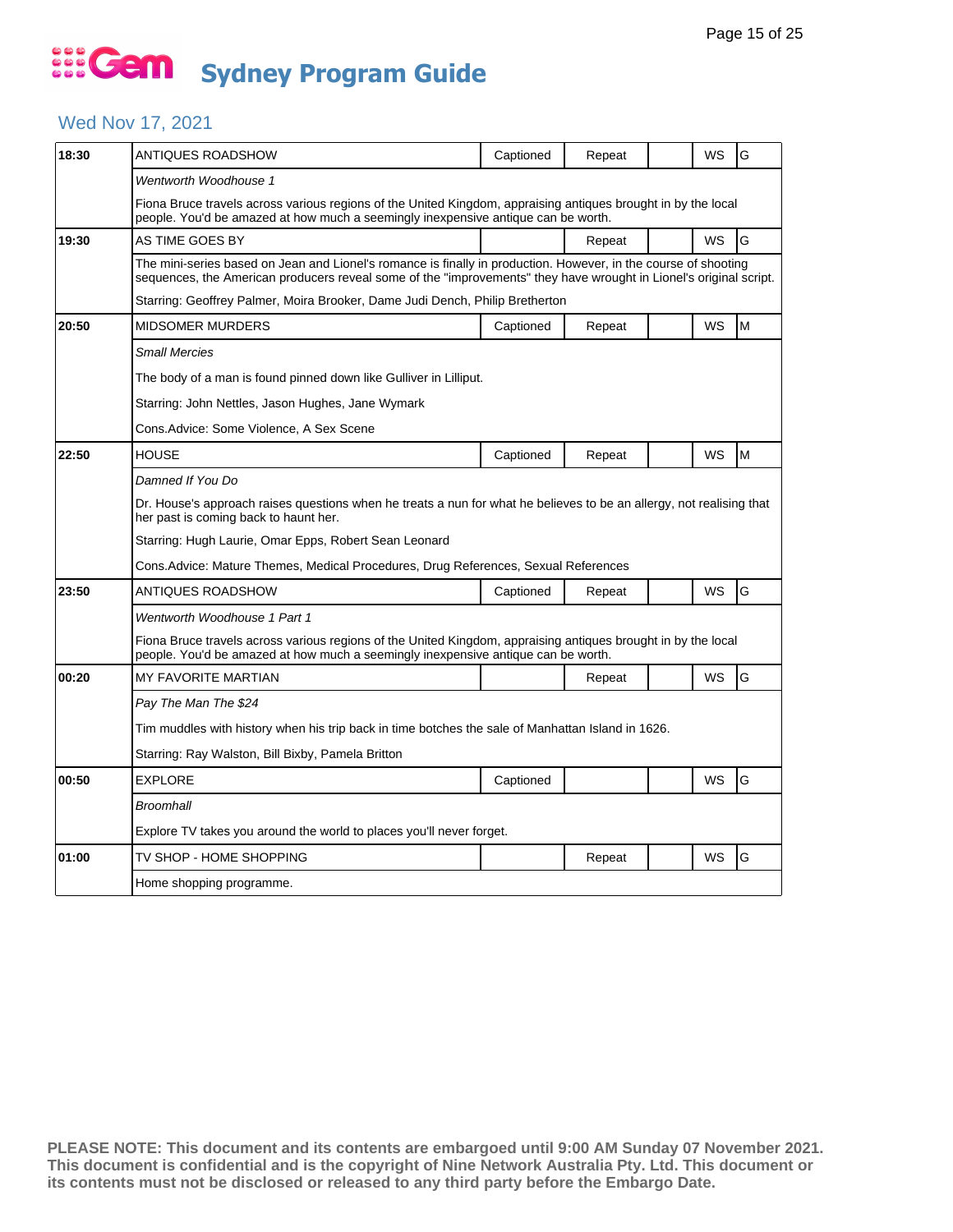#### Wed Nov 17, 2021

| 01:30 | <b>DANGERMAN</b>                                                                                                                                                                                                                         |  | Repeat |  |    | PG |  |  |  |
|-------|------------------------------------------------------------------------------------------------------------------------------------------------------------------------------------------------------------------------------------------|--|--------|--|----|----|--|--|--|
|       | Judgement Day                                                                                                                                                                                                                            |  |        |  |    |    |  |  |  |
|       | Patrick McGoohan stars as a private investigator involved in espionage work in various countries.                                                                                                                                        |  |        |  |    |    |  |  |  |
|       | Starring: Patrick McGoohan, Richard Wattis, Lionel Murton                                                                                                                                                                                |  |        |  |    |    |  |  |  |
| 02:30 | TV SHOP - HOME SHOPPING                                                                                                                                                                                                                  |  | Repeat |  | WS | G  |  |  |  |
|       | Home shopping programme.                                                                                                                                                                                                                 |  |        |  |    |    |  |  |  |
| 04:30 | JOYCE MEYER                                                                                                                                                                                                                              |  |        |  | WS | PG |  |  |  |
|       | Removing Hindrances (Part 2 of 2)<br>Joyce Meyer, one of the world's leading practical Bible teachers and New York Times best-selling author, shares<br>encouragement and advice to help people enjoy daily life.<br>Cons.Advice: Themes |  |        |  |    |    |  |  |  |
| 05:00 | TV SHOP - HOME SHOPPING                                                                                                                                                                                                                  |  | Repeat |  | WS | G  |  |  |  |
|       | Home shopping programme.                                                                                                                                                                                                                 |  |        |  |    |    |  |  |  |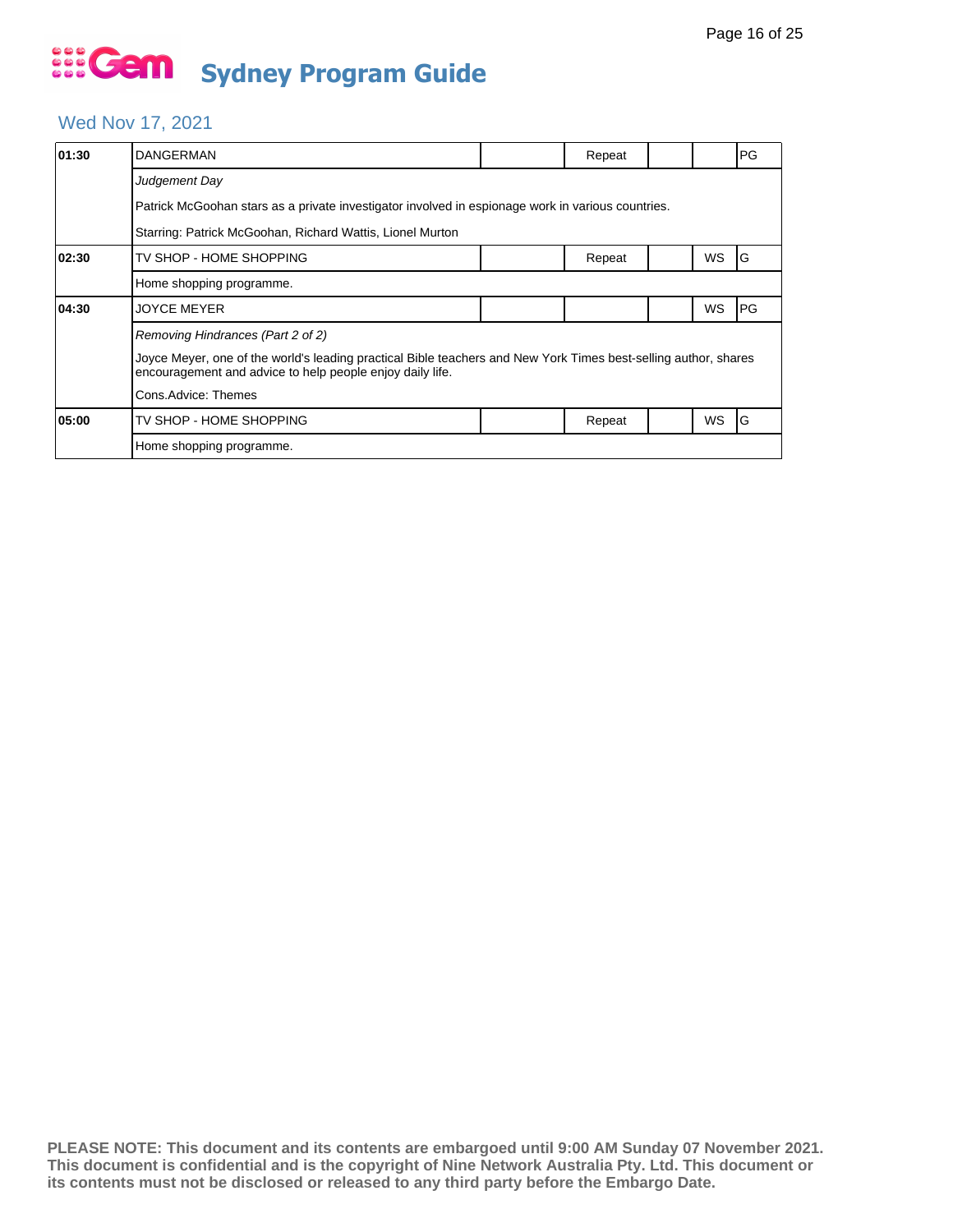#### Thu Nov 18, 2021

| 06:00 | TV SHOP - HOME SHOPPING                                                                                                                                                                                                                                                                 |           | Repeat |  | WS | G  |  |  |
|-------|-----------------------------------------------------------------------------------------------------------------------------------------------------------------------------------------------------------------------------------------------------------------------------------------|-----------|--------|--|----|----|--|--|
|       | Home shopping programme.                                                                                                                                                                                                                                                                |           |        |  |    |    |  |  |
| 07:00 | <b>CREFLO DOLLAR MINISTRIES</b>                                                                                                                                                                                                                                                         |           |        |  | WS | PG |  |  |
|       | The Impertance of Praying in Tongues PT. 2                                                                                                                                                                                                                                              |           |        |  |    |    |  |  |
|       | Religious Programme.                                                                                                                                                                                                                                                                    |           |        |  |    |    |  |  |
|       | Cons.Advice: Themes                                                                                                                                                                                                                                                                     |           |        |  |    |    |  |  |
| 07:30 | TV SHOP - HOME SHOPPING                                                                                                                                                                                                                                                                 |           | Repeat |  | WS | G  |  |  |
|       | Home shopping programme.                                                                                                                                                                                                                                                                |           |        |  |    |    |  |  |
| 10:30 | <b>POINTLESS</b>                                                                                                                                                                                                                                                                        | Captioned | Repeat |  | WS | PG |  |  |
|       | Hosted by Alexander Armstrong with assistance from Richard Osman. In each episode four teams of two<br>contestants attempt to find correct but obscure answers to four rounds of general knowledge questions, with the<br>winning team eligible to compete for the show's cash jackpot. |           |        |  |    |    |  |  |
| 11:30 | <b>MY FAVORITE MARTIAN</b>                                                                                                                                                                                                                                                              |           | Repeat |  | WS | G  |  |  |
|       | Pilot                                                                                                                                                                                                                                                                                   |           |        |  |    |    |  |  |
|       | Newspaper reporter Tim O'Hara offers sanctuary to a Martian who has crash-landed on Earth.                                                                                                                                                                                              |           |        |  |    |    |  |  |
|       | Starring: Ray Walston, Bill Bixby, Pamela Britton                                                                                                                                                                                                                                       |           |        |  |    |    |  |  |
| 12:00 | AS TIME GOES BY                                                                                                                                                                                                                                                                         |           | Repeat |  | WS | G  |  |  |
|       | The mini-series based on Jean and Lionel's romance is finally in production. However, in the course of shooting<br>sequences, the American producers reveal some of the "improvements" they have wrought in Lionel's original script.                                                   |           |        |  |    |    |  |  |
|       | Starring: Geoffrey Palmer, Moira Brooker, Dame Judi Dench, Philip Bretherton                                                                                                                                                                                                            |           |        |  |    |    |  |  |
| 12:40 | AS TIME GOES BY                                                                                                                                                                                                                                                                         |           | Repeat |  | WS | G  |  |  |
|       | With Lionel's father and step-mother off yak-riding in Mongolia, Jean and Lionel decide to head off for the Pargetter<br>country home.                                                                                                                                                  |           |        |  |    |    |  |  |
|       | Starring: Geoffrey Palmer, Dame Judi Dench, Moira Brooker, Philip Bretherton, Jenny Funnell                                                                                                                                                                                             |           |        |  |    |    |  |  |
| 13:10 | DAYS OF OUR LIVES                                                                                                                                                                                                                                                                       |           |        |  | WS | M  |  |  |
|       | Steve and Kayla visit Joey in prison; Gwen and Kate put each other on notice.                                                                                                                                                                                                           |           |        |  |    |    |  |  |
|       | Starring: Kristian Alfonso, John Aniston, Camila Banus                                                                                                                                                                                                                                  |           |        |  |    |    |  |  |
|       | Cons.Advice: Themes                                                                                                                                                                                                                                                                     |           |        |  |    |    |  |  |
| 14:05 | THE YOUNG AND THE RESTLESS                                                                                                                                                                                                                                                              |           |        |  | WS | PG |  |  |
|       | Victor reminds Chelsea to stay the course with their plan. Kyle and Ashland learn the truth about Harrison's<br>paternity. Nick and Phyllis worry about Summer's future.                                                                                                                |           |        |  |    |    |  |  |
|       | Starring: Eric Braeden, Sasha Calle, Sharon Case, Jason Canela                                                                                                                                                                                                                          |           |        |  |    |    |  |  |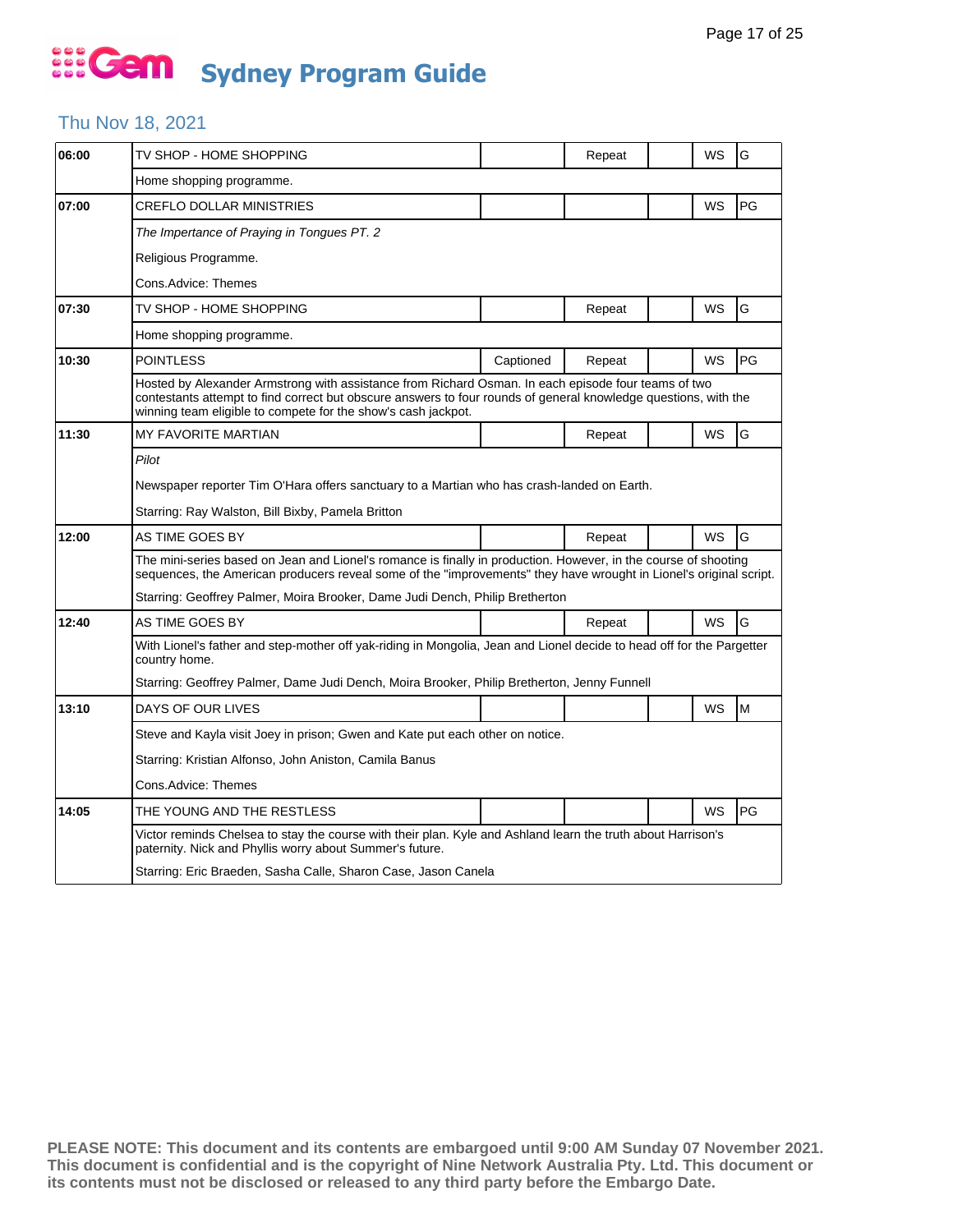#### Thu Nov 18, 2021

| <b>EXPLORE</b>                                                                                                                                                                                                      | Captioned                 |                                                                      |  | <b>WS</b> | G         |  |  |
|---------------------------------------------------------------------------------------------------------------------------------------------------------------------------------------------------------------------|---------------------------|----------------------------------------------------------------------|--|-----------|-----------|--|--|
| Panoramo Tromso                                                                                                                                                                                                     |                           |                                                                      |  |           |           |  |  |
|                                                                                                                                                                                                                     |                           |                                                                      |  |           |           |  |  |
| ANTIQUES ROADSHOW                                                                                                                                                                                                   | Captioned                 | Repeat                                                               |  | <b>WS</b> | G         |  |  |
| Wentworth Woodhouse 1 Part 2                                                                                                                                                                                        |                           |                                                                      |  |           |           |  |  |
| Fiona Bruce travels across various regions of the United Kingdom, appraising antiques brought in by the local<br>people. You'd be amazed at how much a seemingly inexpensive antique can be worth.                  |                           |                                                                      |  |           |           |  |  |
| <b>LOSER TAKES ALL</b><br>1956                                                                                                                                                                                      |                           | Repeat                                                               |  | <b>WS</b> | PG        |  |  |
| Loser Takes All<br>An accountant and his wife are invited to Monte Carlo, becoming swept up the hum-drum of the Casino.<br>Starring: Glynis Johns, Rossano Brazzi, Robert Morley                                    |                           |                                                                      |  |           |           |  |  |
| SECRET LIFE OF THE ZOO                                                                                                                                                                                              | Captioned                 | Repeat                                                               |  | <b>WS</b> | <b>PG</b> |  |  |
| Observational documentary series capturing in incredible detail, the remarkable behaviour of the animals at Chester<br>Zoo, in Cheshire, England and their relationships with their keepers.<br>Cons.Advice: Themes |                           |                                                                      |  |           |           |  |  |
|                                                                                                                                                                                                                     | Cons.Advice: Adult Themes | Explore TV takes you around the world to places you'll never forget. |  |           |           |  |  |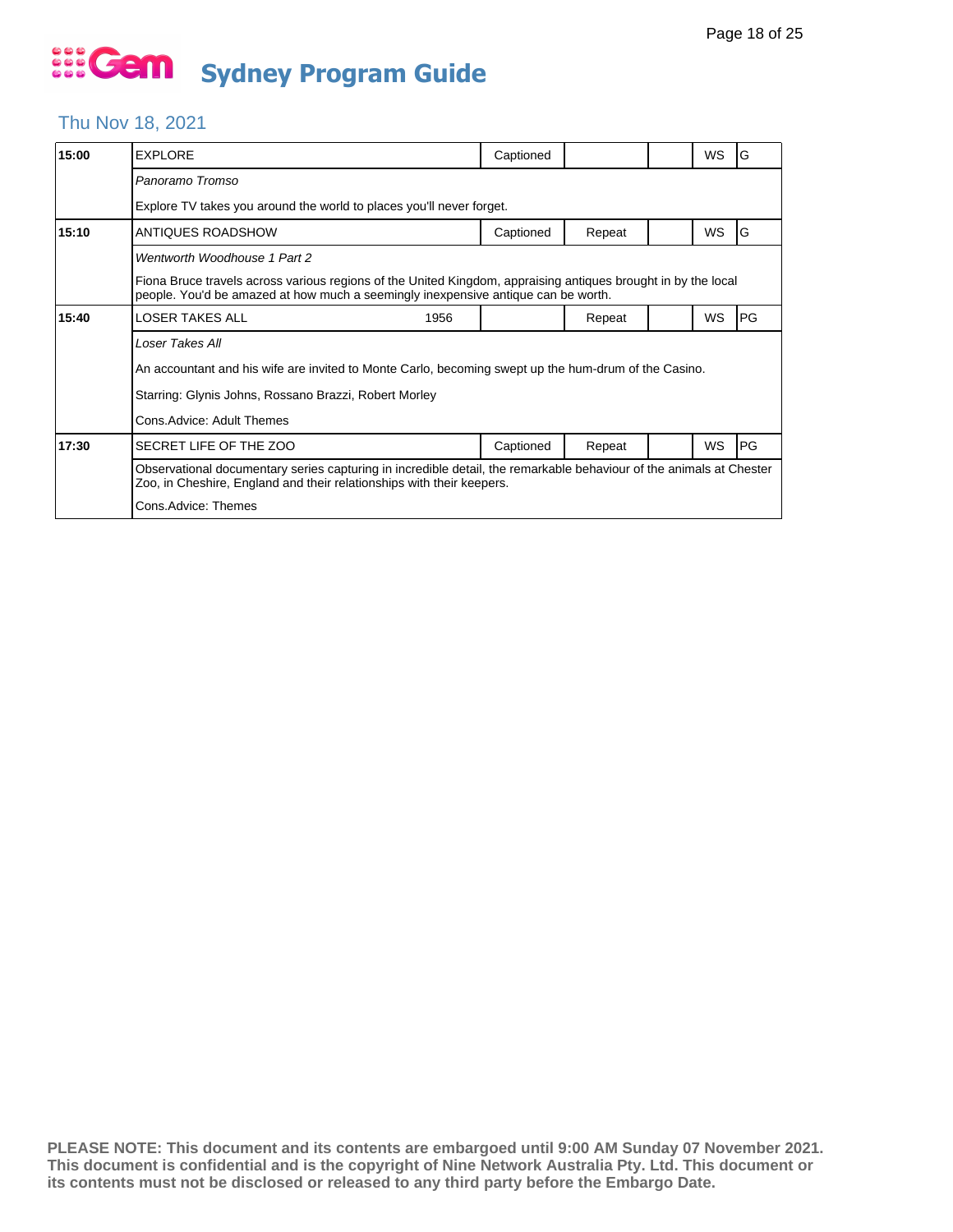#### Thu Nov 18, 2021

| 18:30 | ANTIQUES ROADSHOW                                                                                                                                                                                                                                | Captioned | Repeat |  | WS        | G  |  |  |  |
|-------|--------------------------------------------------------------------------------------------------------------------------------------------------------------------------------------------------------------------------------------------------|-----------|--------|--|-----------|----|--|--|--|
|       | Wentworth Woodhouse 2                                                                                                                                                                                                                            |           |        |  |           |    |  |  |  |
|       | Fiona Bruce travels across various regions of the United Kingdom, appraising antiques brought in by the local<br>people. You'd be amazed at how much a seemingly inexpensive antique can be worth.                                               |           |        |  |           |    |  |  |  |
| 19:30 | <b>DEATH IN PARADISE</b>                                                                                                                                                                                                                         |           | Repeat |  |           | M  |  |  |  |
|       | An Unholy Death                                                                                                                                                                                                                                  |           |        |  |           |    |  |  |  |
|       | When a young nun is found dead in her smoke-filled bedroom, DI Richard Poole and his team are soon on the<br>scene. What seems like a tragic accident caused by a lit cigarette soon turns into a murder investigation.                          |           |        |  |           |    |  |  |  |
|       | Starring: Sara Martins, Kris Marshall, Ben Miller                                                                                                                                                                                                |           |        |  |           |    |  |  |  |
|       | Cons.Advice: Some Violence, Mature Themes                                                                                                                                                                                                        |           |        |  |           |    |  |  |  |
| 20:40 | THE BROKENWOOD MYSTERIES                                                                                                                                                                                                                         |           |        |  | WS        | M  |  |  |  |
|       | The Witches of Brokenwood                                                                                                                                                                                                                        |           |        |  |           |    |  |  |  |
|       | The Brokenwood Health Retreat proves rather unhealthy for one unfortunate visitor, leaving Mike and the team with<br>the very tricky case to solve.                                                                                              |           |        |  |           |    |  |  |  |
|       | Starring: Neill Rea, Fern Sutherland, Cristina Serban Ionda                                                                                                                                                                                      |           |        |  |           |    |  |  |  |
|       | Cons.Advice: Adult Themes                                                                                                                                                                                                                        |           |        |  |           |    |  |  |  |
| 22:40 | <b>LAW &amp; ORDER</b>                                                                                                                                                                                                                           |           | Repeat |  | <b>WS</b> | M  |  |  |  |
|       | Grief                                                                                                                                                                                                                                            |           |        |  |           |    |  |  |  |
|       | McCoy pursues murder charges against a health care worker who impregnated a comatose patient after the woman<br>dies during childbirth. However, investigations also reveals that the victim's mother may have played a role in the<br>incident. |           |        |  |           |    |  |  |  |
|       | Starring: Jesse L. Martin, Jerry Orbach                                                                                                                                                                                                          |           |        |  |           |    |  |  |  |
| 23:40 | BURIED IN THE BACK YARD                                                                                                                                                                                                                          | Captioned | Repeat |  | WS        | M  |  |  |  |
|       | Struggle In The Night                                                                                                                                                                                                                            |           |        |  |           |    |  |  |  |
|       | After the body of a missing young mother is discovered in a shallow grave behind her own home, cops must<br>investigate the complicated relationships of her past and present in order to identify a motive and track down her<br>killer.        |           |        |  |           |    |  |  |  |
|       | Cons.Advice: Some Violence, Themes                                                                                                                                                                                                               |           |        |  |           |    |  |  |  |
| 00:35 | ANTIQUES ROADSHOW                                                                                                                                                                                                                                | Captioned | Repeat |  | WS        | G  |  |  |  |
|       | Wentworth Woodhouse 2 Part 1                                                                                                                                                                                                                     |           |        |  |           |    |  |  |  |
|       | Fiona Bruce travels across various regions of the United Kingdom, appraising antiques brought in by the local<br>people. You'd be amazed at how much a seemingly inexpensive antique can be worth.                                               |           |        |  |           |    |  |  |  |
| 01:00 | TV SHOP - HOME SHOPPING                                                                                                                                                                                                                          |           | Repeat |  | <b>WS</b> | G  |  |  |  |
|       | Home shopping programme.                                                                                                                                                                                                                         |           |        |  |           |    |  |  |  |
| 04:30 | <b>JOYCE MEYER</b>                                                                                                                                                                                                                               |           |        |  | WS        | PG |  |  |  |
|       | Generosity                                                                                                                                                                                                                                       |           |        |  |           |    |  |  |  |
|       | Joyce Meyer, one of the world's leading practical Bible teachers and New York Times best-selling author, shares<br>encouragement and advice to help people enjoy daily life.                                                                     |           |        |  |           |    |  |  |  |
|       | Cons.Advice: Themes                                                                                                                                                                                                                              |           |        |  |           |    |  |  |  |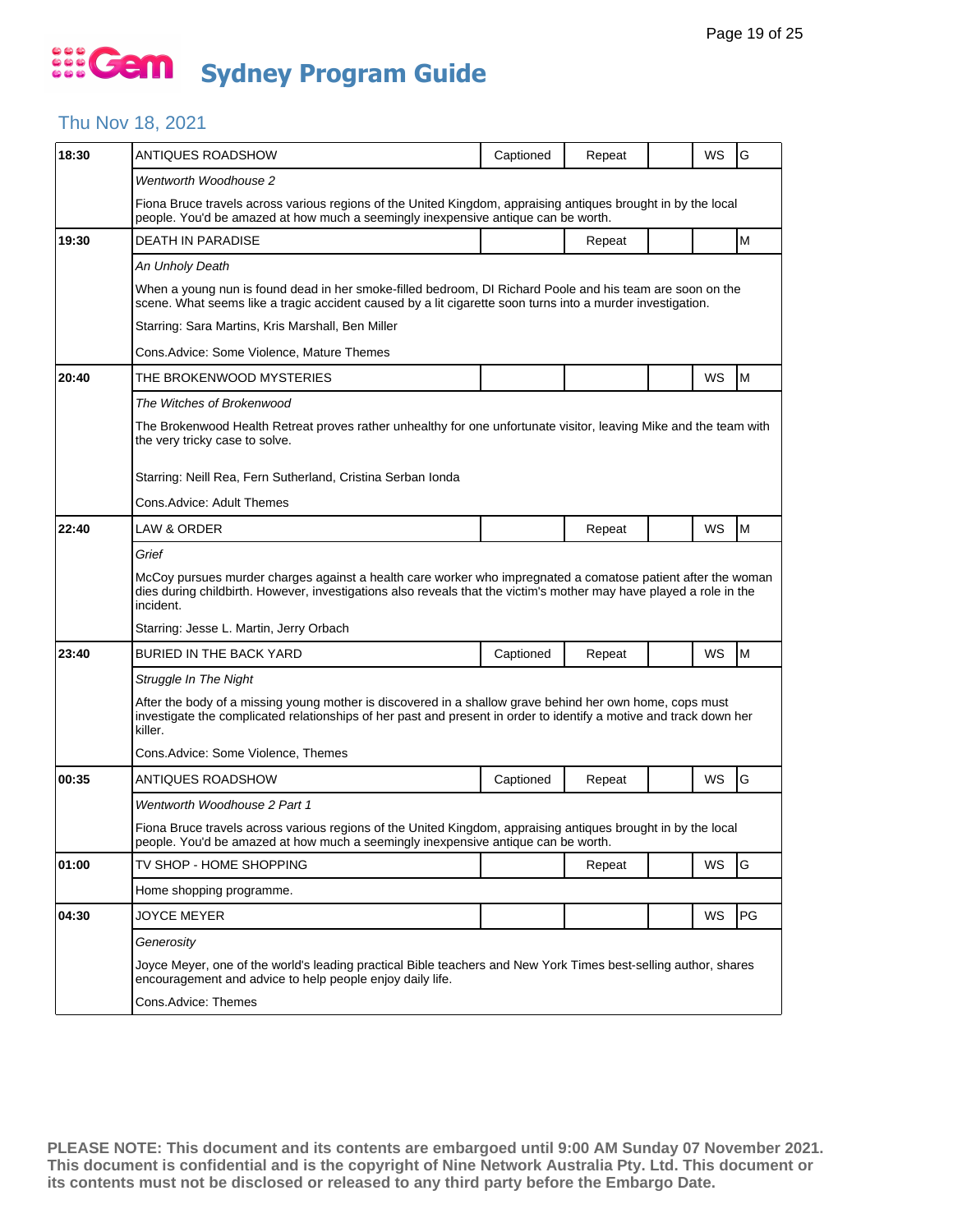#### Thu Nov 18, 2021

| 05:00 | <b>SHOPPING</b><br>$\cdots$<br>. ⊣ل<br>SHC.<br>∪ME.<br>н٥<br>- | kepeat | WS | ◡ |
|-------|----------------------------------------------------------------|--------|----|---|
|       | n programme.<br>Home shopping                                  |        |    |   |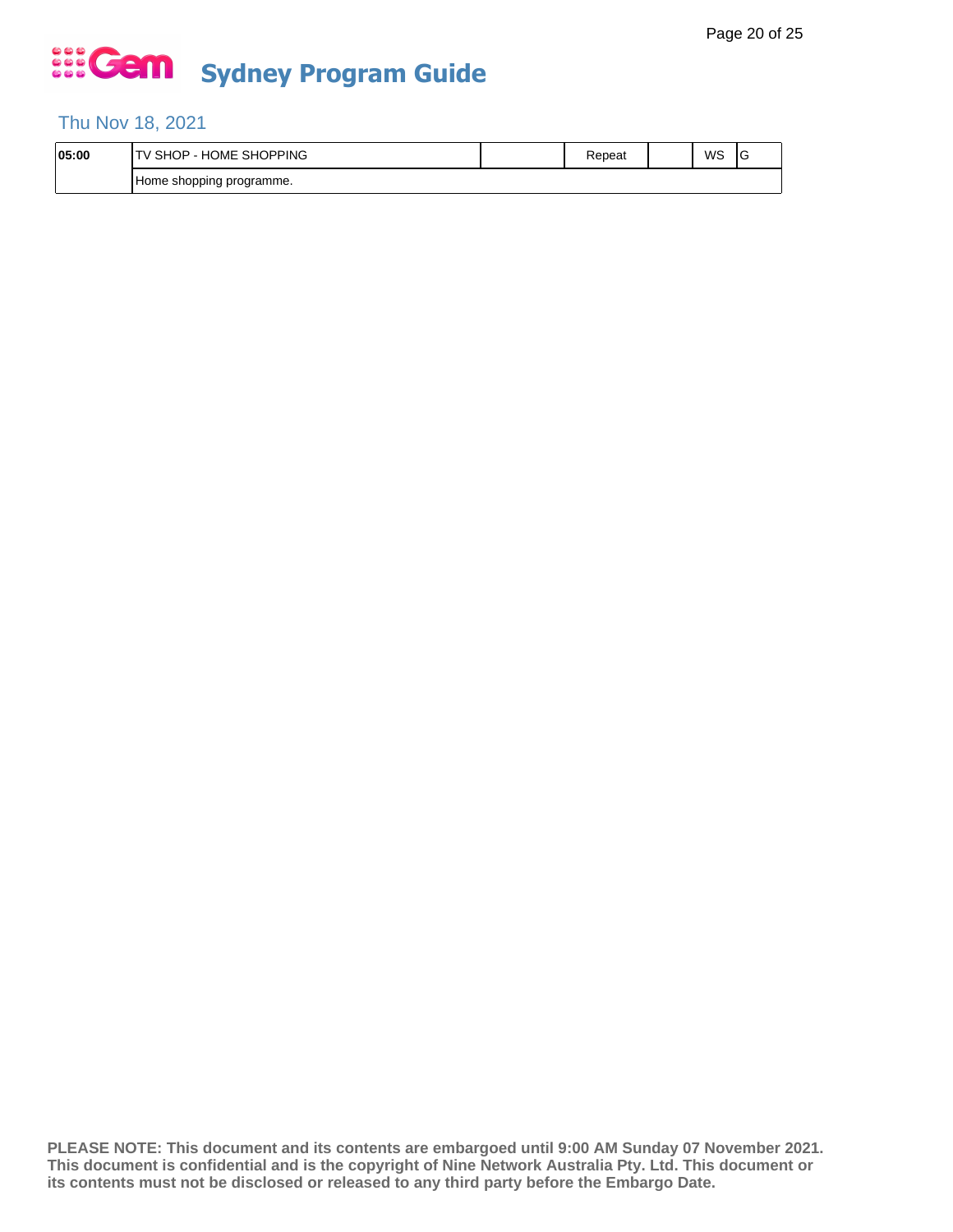#### Fri Nov 19, 2021

| 06:00 | TV SHOP - HOME SHOPPING                                                                                                                                                                                                                                                                 |           | Repeat |  | WS | G         |  |  |  |
|-------|-----------------------------------------------------------------------------------------------------------------------------------------------------------------------------------------------------------------------------------------------------------------------------------------|-----------|--------|--|----|-----------|--|--|--|
|       | Home shopping programme.                                                                                                                                                                                                                                                                |           |        |  |    |           |  |  |  |
| 07:00 | <b>CREFLO DOLLAR MINISTRIES</b>                                                                                                                                                                                                                                                         |           |        |  | WS | PG        |  |  |  |
|       | The Creative Power of Words                                                                                                                                                                                                                                                             |           |        |  |    |           |  |  |  |
|       | Religious Programme.                                                                                                                                                                                                                                                                    |           |        |  |    |           |  |  |  |
|       | Cons.Advice: Themes                                                                                                                                                                                                                                                                     |           |        |  |    |           |  |  |  |
| 07:30 | TV SHOP - HOME SHOPPING                                                                                                                                                                                                                                                                 |           | Repeat |  | WS | G         |  |  |  |
|       | Home shopping programme.                                                                                                                                                                                                                                                                |           |        |  |    |           |  |  |  |
| 10:30 | <b>POINTLESS</b>                                                                                                                                                                                                                                                                        | Captioned | Repeat |  | WS | PG        |  |  |  |
|       | Hosted by Alexander Armstrong with assistance from Richard Osman. In each episode four teams of two<br>contestants attempt to find correct but obscure answers to four rounds of general knowledge questions, with the<br>winning team eligible to compete for the show's cash jackpot. |           |        |  |    |           |  |  |  |
| 11:30 | <b>MY FAVORITE MARTIAN</b>                                                                                                                                                                                                                                                              |           | Repeat |  | WS | G         |  |  |  |
|       | The Matchmaker                                                                                                                                                                                                                                                                          |           |        |  |    |           |  |  |  |
|       | Martin plays matchmaker for both a dog and for Tim.                                                                                                                                                                                                                                     |           |        |  |    |           |  |  |  |
|       | Starring: Ray Walston, Bill Bixby, Pamela Britton                                                                                                                                                                                                                                       |           |        |  |    |           |  |  |  |
| 12:00 | <b>DEATH IN PARADISE</b>                                                                                                                                                                                                                                                                |           | Repeat |  | WS | M         |  |  |  |
|       | An Unholy Death                                                                                                                                                                                                                                                                         |           |        |  |    |           |  |  |  |
|       | When a young nun is found dead in her smoke-filled bedroom. DI Richard Poole and his team are soon on the<br>scene. What seems like a tragic accident caused by a lit cigarette soon turns into a murder investigation.                                                                 |           |        |  |    |           |  |  |  |
|       | Starring: Sara Martins, Kris Marshall, Ben Miller                                                                                                                                                                                                                                       |           |        |  |    |           |  |  |  |
|       | Cons. Advice: Some Violence, Mature Themes                                                                                                                                                                                                                                              |           |        |  |    |           |  |  |  |
| 13:10 | DAYS OF OUR LIVES                                                                                                                                                                                                                                                                       |           |        |  | WS | M         |  |  |  |
|       | Steve and Kayla tell Joey that Ava's alive; Kate advises Allie on her next move.                                                                                                                                                                                                        |           |        |  |    |           |  |  |  |
|       | Starring: Kristian Alfonso, John Aniston, Camila Banus                                                                                                                                                                                                                                  |           |        |  |    |           |  |  |  |
|       | Cons.Advice: Themes                                                                                                                                                                                                                                                                     |           |        |  |    |           |  |  |  |
| 14:05 | THE YOUNG AND THE RESTLESS                                                                                                                                                                                                                                                              |           |        |  | WS | <b>PG</b> |  |  |  |
|       | Jack vows to protect his family at all costs. Summer struggles with Tara's increased role in Kyle's life. Amanda<br>learns shocking news about her past.                                                                                                                                |           |        |  |    |           |  |  |  |
|       | Starring: Eric Braeden, Sasha Calle, Sharon Case, Jason Canela                                                                                                                                                                                                                          |           |        |  |    |           |  |  |  |
| 15:00 | <b>EXPLORE</b>                                                                                                                                                                                                                                                                          | Captioned | Repeat |  | WS | G         |  |  |  |
|       | Keiran Dunne                                                                                                                                                                                                                                                                            |           |        |  |    |           |  |  |  |
|       | Explore TV takes you around the world to places you'll never forget.                                                                                                                                                                                                                    |           |        |  |    |           |  |  |  |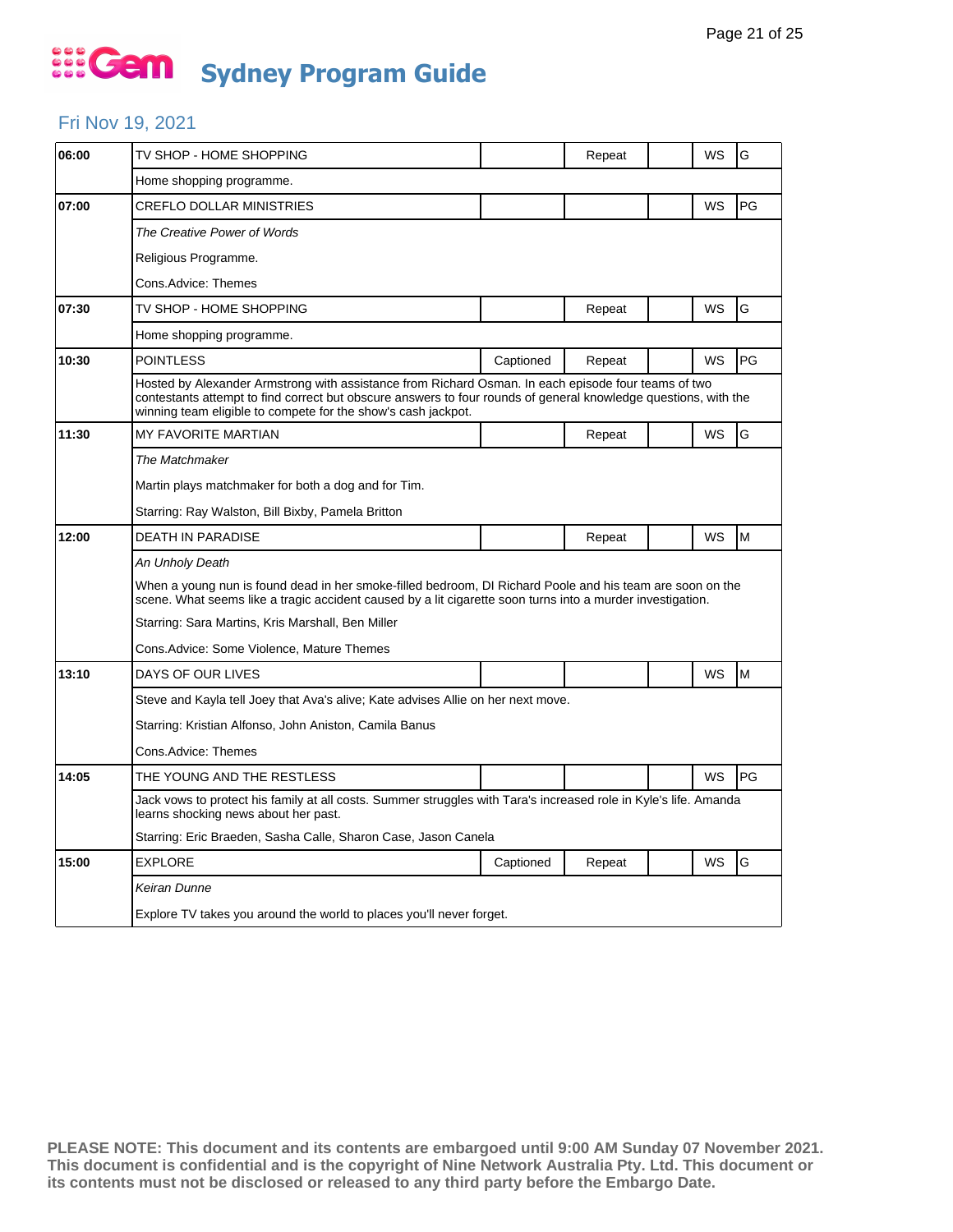#### Fri Nov 19, 2021

| 15:05                                                                                                                                                                                        | ANTIQUES ROADSHOW                                                                                                                                                                                  | Captioned | Repeat |  | <b>WS</b> | G          |  |  |  |
|----------------------------------------------------------------------------------------------------------------------------------------------------------------------------------------------|----------------------------------------------------------------------------------------------------------------------------------------------------------------------------------------------------|-----------|--------|--|-----------|------------|--|--|--|
|                                                                                                                                                                                              | Wentworth Woodhouse 2 Part 2                                                                                                                                                                       |           |        |  |           |            |  |  |  |
|                                                                                                                                                                                              | Fiona Bruce travels across various regions of the United Kingdom, appraising antiques brought in by the local<br>people. You'd be amazed at how much a seemingly inexpensive antique can be worth. |           |        |  |           |            |  |  |  |
| 15:35                                                                                                                                                                                        | THE DUKE WORE JEANS<br>1958                                                                                                                                                                        | Captioned | Repeat |  |           | G          |  |  |  |
|                                                                                                                                                                                              | The Duke Wore Jeans                                                                                                                                                                                |           |        |  |           |            |  |  |  |
|                                                                                                                                                                                              | A comedy about a cockney lad who pretends to be a Lord in order to woo a South American princess.                                                                                                  |           |        |  |           |            |  |  |  |
|                                                                                                                                                                                              | Starring: Tommy Steele, June Laverick, Michael Medwin                                                                                                                                              |           |        |  |           |            |  |  |  |
| 17:30                                                                                                                                                                                        | SECRET LIFE OF THE ZOO                                                                                                                                                                             | Captioned | Repeat |  | WS        | <b>IPG</b> |  |  |  |
| Observational documentary series capturing in incredible detail, the remarkable behaviour of the animals at Chester<br>Zoo, in Cheshire, England and their relationships with their keepers. |                                                                                                                                                                                                    |           |        |  |           |            |  |  |  |
|                                                                                                                                                                                              | Cons.Advice: Themes                                                                                                                                                                                |           |        |  |           |            |  |  |  |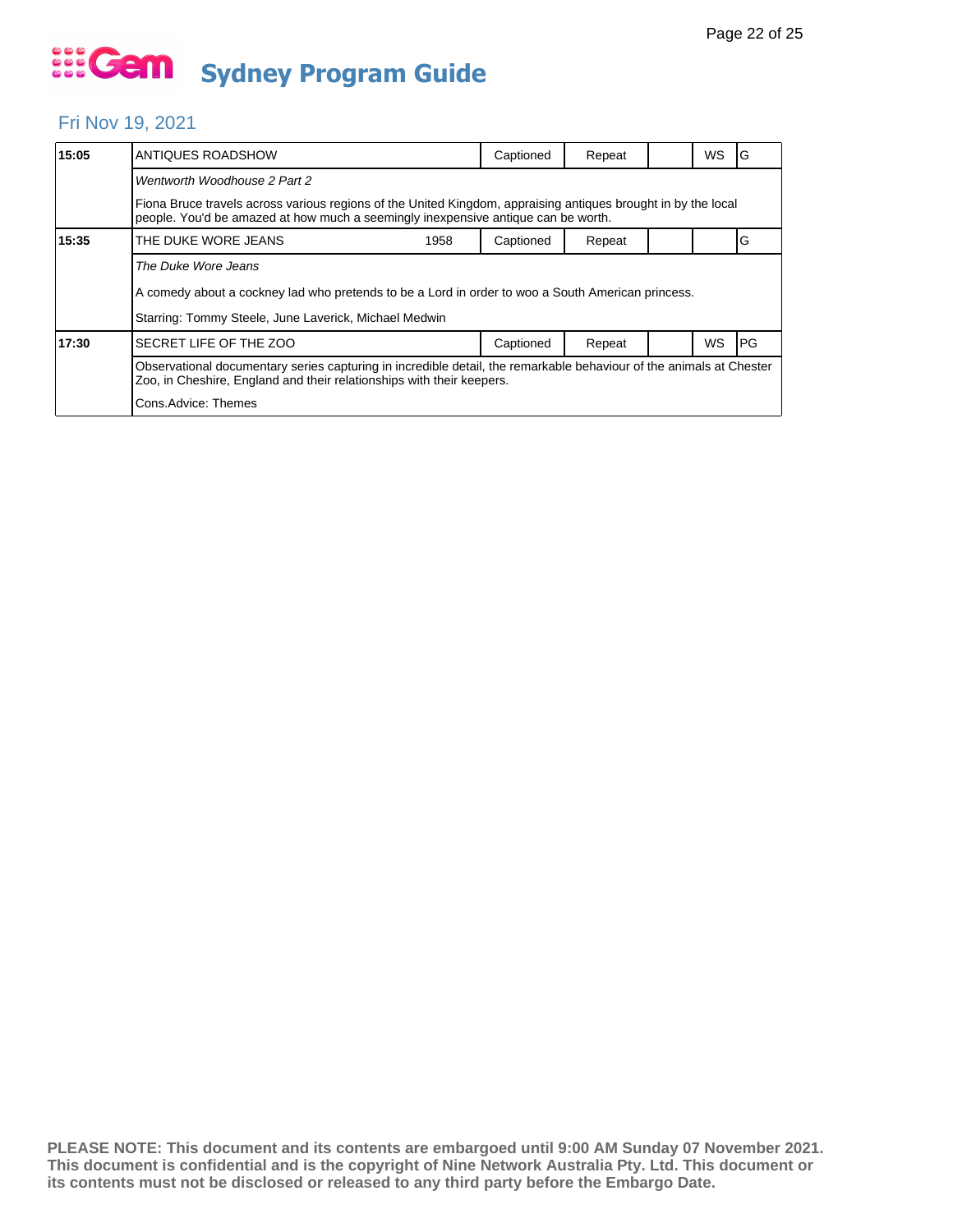#### Fri Nov 19, 2021

| 18:30 | ANTIQUES ROADSHOW                                                                                                                                                                                                                                    | Captioned | Repeat |  | WS        | G |  |  |  |
|-------|------------------------------------------------------------------------------------------------------------------------------------------------------------------------------------------------------------------------------------------------------|-----------|--------|--|-----------|---|--|--|--|
|       | Tewkesbury Abbey 1                                                                                                                                                                                                                                   |           |        |  |           |   |  |  |  |
|       | Fiona Bruce travels across various regions of the United Kingdom, appraising antiques brought in by the local<br>people. You'd be amazed at how much a seemingly inexpensive antique can be worth.                                                   |           |        |  |           |   |  |  |  |
| 19:30 | <b>SAVED &amp; REMADE</b>                                                                                                                                                                                                                            |           |        |  | WS        | G |  |  |  |
|       | Metalwork specialists Titch and Leigh pitch ideas when Chia-Yu arrives with a replica post box, an item from her<br>wedding; Kay brings in a battered-looking armchair that belonged to her grandad; Allan and Yvette bring in an old<br>church pew. |           |        |  |           |   |  |  |  |
| 20:30 | TBA                                                                                                                                                                                                                                                  | Captioned |        |  | WS        | G |  |  |  |
|       | Information To Follow.                                                                                                                                                                                                                               |           |        |  |           |   |  |  |  |
| 23:00 | TBA                                                                                                                                                                                                                                                  | Captioned |        |  | WS        | G |  |  |  |
|       | Information To Follow.                                                                                                                                                                                                                               |           |        |  |           |   |  |  |  |
| 01:00 | TV SHOP - HOME SHOPPING                                                                                                                                                                                                                              |           | Repeat |  | <b>WS</b> | G |  |  |  |
|       | Home shopping programme.                                                                                                                                                                                                                             |           |        |  |           |   |  |  |  |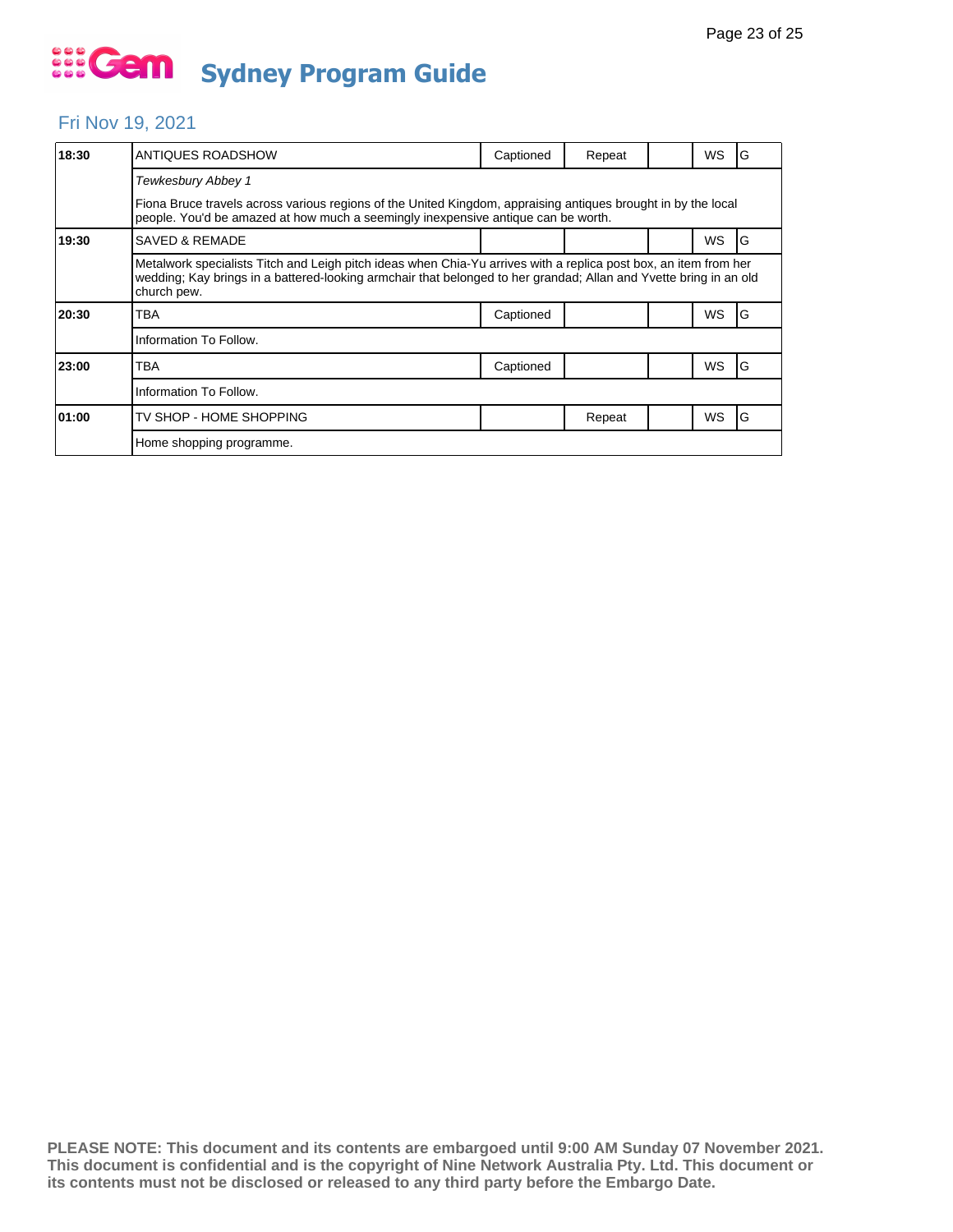#### Sat Nov 20, 2021

| 06:00 | <b>NEWSTYLE DIRECT</b>                                                                                                                                                                    |                                                            |           | Repeat |  | WS        | G         |  |  |  |
|-------|-------------------------------------------------------------------------------------------------------------------------------------------------------------------------------------------|------------------------------------------------------------|-----------|--------|--|-----------|-----------|--|--|--|
|       | <b>Pic Gold</b>                                                                                                                                                                           |                                                            |           |        |  |           |           |  |  |  |
|       | Home shopping programme.                                                                                                                                                                  |                                                            |           |        |  |           |           |  |  |  |
| 06:30 | TV SHOP - HOME SHOPPING                                                                                                                                                                   |                                                            |           | Repeat |  | WS        | G         |  |  |  |
|       | Home shopping programme.                                                                                                                                                                  |                                                            |           |        |  |           |           |  |  |  |
| 10:00 | MY FAVORITE MARTIAN                                                                                                                                                                       |                                                            |           | Repeat |  | <b>WS</b> | G         |  |  |  |
|       | There Is No Cure                                                                                                                                                                          |                                                            |           |        |  |           |           |  |  |  |
|       | When Uncle Martin comes down with a cold, the sneezing causes him to appear and disappear uncontrollably.                                                                                 |                                                            |           |        |  |           |           |  |  |  |
|       | Starring: Ray Walston, Bill Bixby, Pamela Britton                                                                                                                                         |                                                            |           |        |  |           |           |  |  |  |
| 10:30 | <b>EDGAR WALLACE MYSTERIES</b>                                                                                                                                                            |                                                            |           | Repeat |  | WS        | <b>PG</b> |  |  |  |
|       | Downfall                                                                                                                                                                                  |                                                            |           |        |  |           |           |  |  |  |
|       | Harold Crossley is a barrister and respected intellectual, but proves no match to his scheming young wife.                                                                                |                                                            |           |        |  |           |           |  |  |  |
|       | Starring: Emrys Jones, Sarah Lawson, Patrick Barr                                                                                                                                         |                                                            |           |        |  |           |           |  |  |  |
|       | Cons.Advice: Some Violence                                                                                                                                                                |                                                            |           |        |  |           |           |  |  |  |
| 11:45 | THE AVENGERS                                                                                                                                                                              |                                                            |           | Repeat |  |           | PG        |  |  |  |
|       | You Have Just Been Murdered                                                                                                                                                               |                                                            |           |        |  |           |           |  |  |  |
|       | Two mock attempts are made on the life of millionaire Gilbert Jarvis, but each time the handsome blonde assailant<br>does not go through with the attack.                                 |                                                            |           |        |  |           |           |  |  |  |
|       | Starring: Patrick MacNee, Diana Rigg                                                                                                                                                      |                                                            |           |        |  |           |           |  |  |  |
| 12:55 | TURNED OUT NICE AGAIN                                                                                                                                                                     | 1941                                                       | Captioned | Repeat |  |           | G         |  |  |  |
|       | Turned Out Nice Again                                                                                                                                                                     |                                                            |           |        |  |           |           |  |  |  |
|       | George Pearson, an employee at an underwear factory, is caught between his modern wife and his meddling<br>mother over a new type of thread that has revolutionised the garment industry. |                                                            |           |        |  |           |           |  |  |  |
|       | Starring: George Formby, Edward Chapman, Peggy Bryan                                                                                                                                      |                                                            |           |        |  |           |           |  |  |  |
| 14:35 | KINGS OF THE SUN                                                                                                                                                                          | 1963                                                       | Captioned | Repeat |  | WS        | PG        |  |  |  |
|       | Kings of the Sun                                                                                                                                                                          |                                                            |           |        |  |           |           |  |  |  |
|       | On the coast of the Gulf of Mexico, the Native American tribe of chief Black Eagle clashes with the Mayan tribe of<br>King Balam.                                                         |                                                            |           |        |  |           |           |  |  |  |
|       |                                                                                                                                                                                           | Starring: Yul Brynner, George Chakiris, Shirley Anne Field |           |        |  |           |           |  |  |  |
|       | Cons.Advice: Action Violence                                                                                                                                                              |                                                            |           |        |  |           |           |  |  |  |
| 16:45 | THE TRAIN                                                                                                                                                                                 | 1965                                                       |           | Repeat |  | WS        | PG        |  |  |  |
|       | The Train                                                                                                                                                                                 |                                                            |           |        |  |           |           |  |  |  |
|       | In 1944, a German colonel loads a train with French art treasures to send to Germany. The Resistance must stop it<br>without damaging the cargo.                                          |                                                            |           |        |  |           |           |  |  |  |
|       | Starring: Burt Lancaster, Jeanne Moreau, Paul Scofield                                                                                                                                    |                                                            |           |        |  |           |           |  |  |  |
|       | Cons.Advice: Some Violence                                                                                                                                                                |                                                            |           |        |  |           |           |  |  |  |